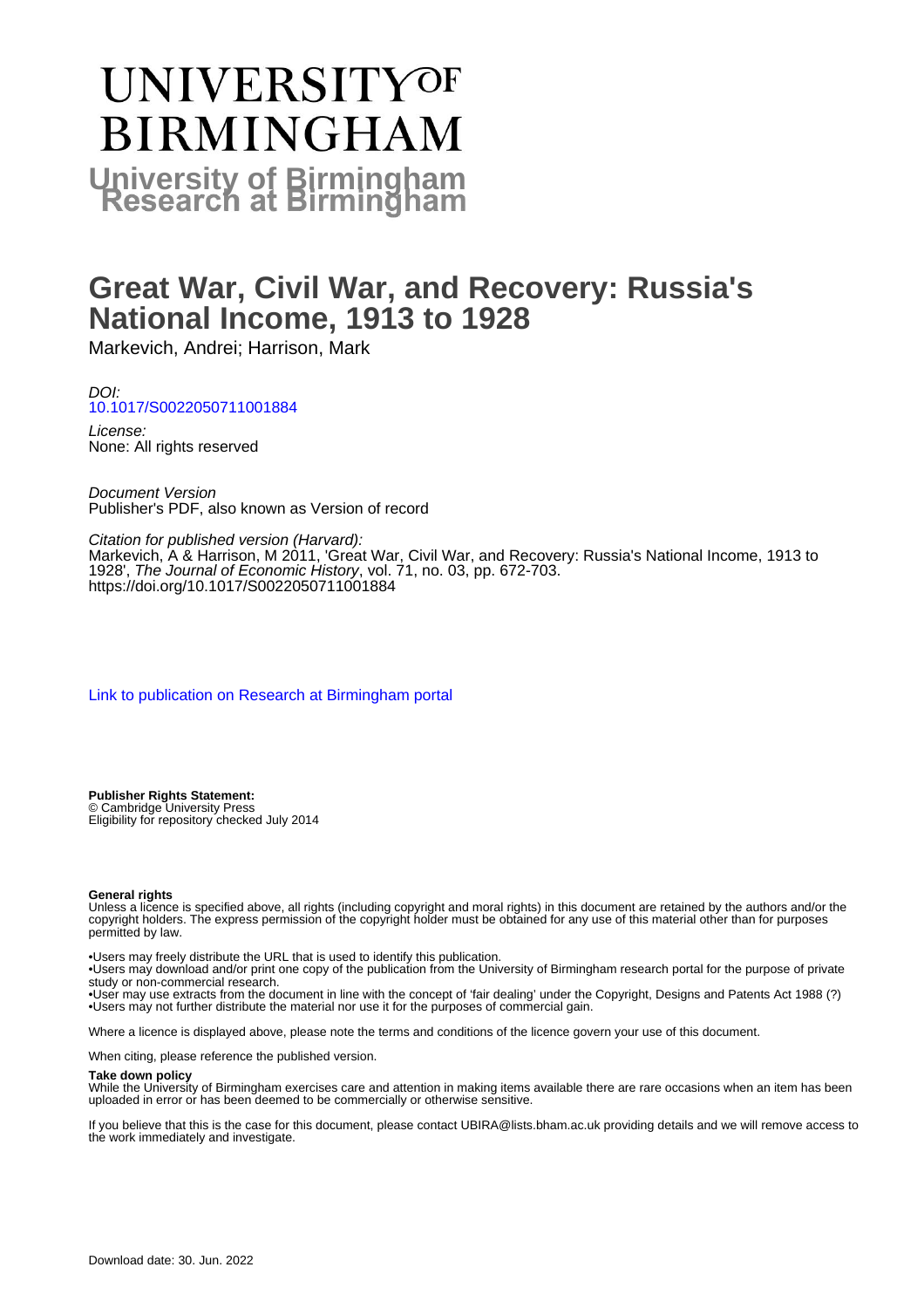# *Great War, Civil War, and Recovery: Russia's National Income, 1913 to 1928*

#### ANDREI MARKEVICH AND MARK HARRISON

The last remaining gap in the national accounts of Russia and the USSR in the twentieth century, 1913 to 1928, includes the Great War, the Civil War, and postwar recovery. Filling this gap, we find that the Russian economy did somewhat better in the Great War than was previously thought; in the Civil War it did correspondingly worse; war losses persisted into peacetime, and were not fully restored under the New Economic Policy. We compare this experience across regions and over time. The Great War and Civil War produced the deepest economic trauma of Russia's troubled twentieth century.

he last remaining gap in the twentieth-century national accounts of The last remaining gap in the twentieth-century national accounts of Russia and its successor state, the Soviet Union, runs from 1913 to 1928. This gap is crowded with momentous events including Russia's Great War (1914 to 1917), the Bolshevik Revolution of 1917, the Civil War (1918 to 1921), and the years of postwar recovery that turned out to be the prelude to Stalin's revolution from above.

 These events raise many questions. How effectively did alternative government policies and economic systems mobilize the economy in time of war? After seven years of international and civil conflict, how great and how persistent were the damage and losses? Did the mixed economy of the 1920s provide an effective framework for sustained recovery? Did Stalin's five-year plans take a fully recovered economy as their starting point, or was there still a backlog of unexploited

*The Journal of Economic History*, Vol. 71, No. 3 (September 2011). © The Economic History Association. All rights reserved. doi: 10.1017/S0022050711001884.

Andrei Markevich is Assistant Professor, New Economic School, Suite 1721, Nakhimovskii Prospekt 47, 117418 Moscow, Russia; and Associate Fellow of the Department of Economics, University of Warwick, Coventry CV4 7AL, United Kingdom. E-mail: amarkevich@nes.ru. Mark Harrison is Professor, Department of Economics and CAGE, University of Warwick, Coventry CV4 7AL, United Kingdom; and a Research Fellow of the Centre for Russian and East European Studies, University of Birmingham, Edgbaston, Birmingham, B15 2TT, United Kingdom; and the Hoover Institution on War, Revolution, and Peace, Stanford University, Stanford, CA 94305-6010. E-mail: mark.harrison@warwick.ac.uk.

Earlier versions of this article were presented at the World Economic History Congress, Utrecht, August 3 to 7, 2009, the Higher School of Economics annual conference, Moscow, April 6 to 8, 2010, and the seminar of the New Economic School, Moscow, November 11 to 13, 2010. The authors thank Sergei Afontsev, Elizabeth Brainerd, Philip R. Coelho, Michael Ellman, Iurii Goland, Sergei Guriev, Paul R. Gregory, Sherman Xiaogang Lai, Andrei Poletaev, Stephen Wheatcroft, Gavin Wright, and the editor and referees for advice, and Natalia Gonzalez and Marina Tsetlin for assistance. Markevich thanks the New Economic School for its support and facilities. Harrison thanks the University of Warwick for research leave and the Hoover Institution for generous hospitality.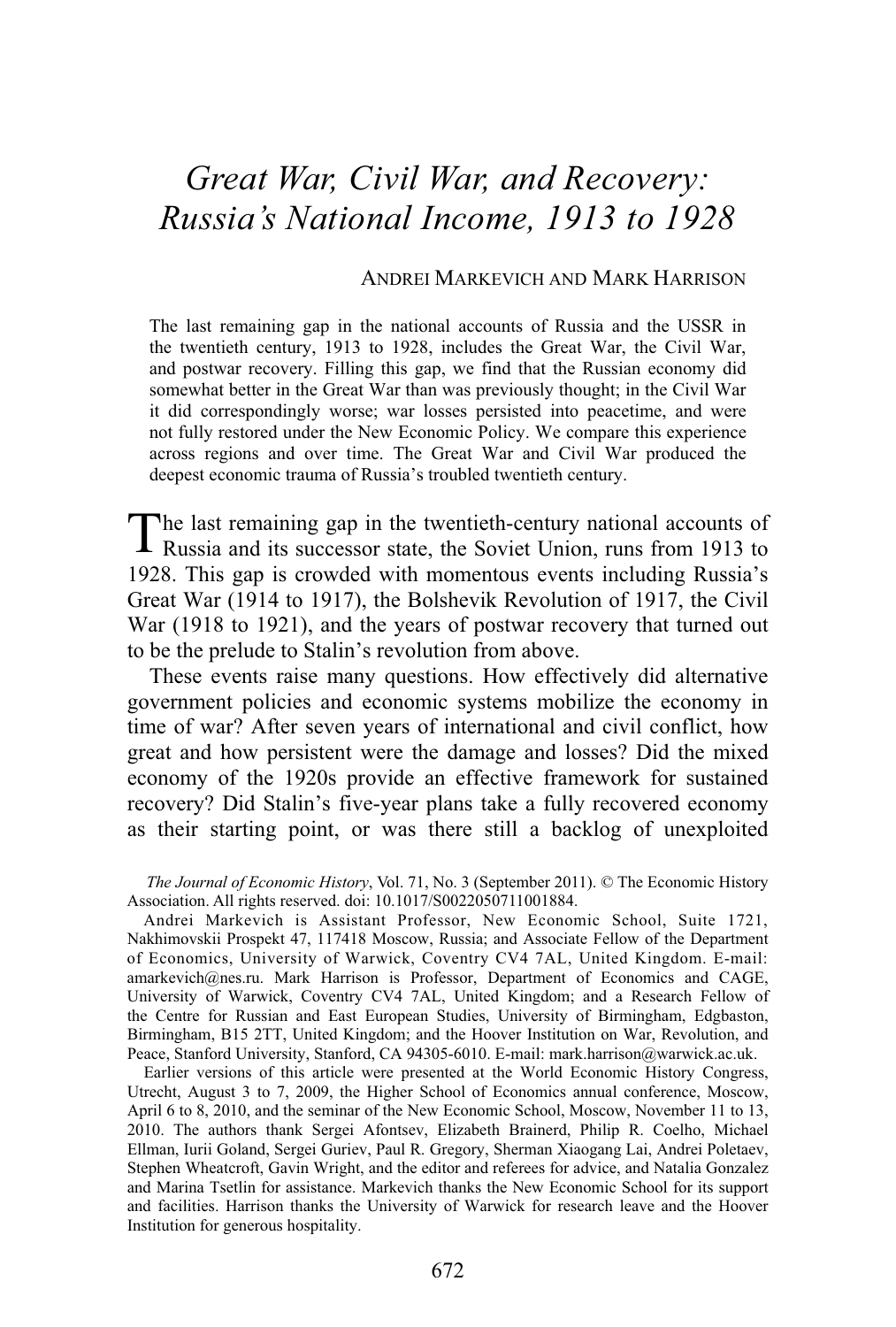potential? All of these questions are made more difficult to answer by the lack of continuous and consistent national income data.

 In this article, we provide new estimates of the real national income of Russia and the Soviet Union for the missing years and we apply them to these questions. In addition, the missing years have significance beyond Russia. The horrors of war and civil war in Russia were not unique. By filling the gap, we also aim to place Russia more precisely in the spectrum of national experiences of conflict in the nineteenth and twentieth centuries.

 We are not the first to labor in this vineyard. Scholars and government agencies inside and outside Russia have provided important studies of sectoral activity and economic aggregates in particular subperiods and on varying definitions.<sup>1</sup> These are our starting points, but they also present a range of difficulties including incomplete coverage of time and space, and conceptual inconsistency with national income measures of earlier and later periods and other countries. As we discuss below, nearly all estimates of Soviet output follow, intentionally or by default, a material-product concept that excludes final services. Some estimates take into account only industry and agriculture, while others suffer from significant statistical biases.

 Paul Gregory's estimates of real GDP in 1913 and 1928 on Soviet territory from nominal outlays and expenditure deflators are the most authoritative and consistent of previous studies.<sup>2</sup> He did not fill in the gap of the intervening years, but he built a glass bridge across them. As Table 1 shows, Gregory found that in 1928 real national income exceeded its 1913 level (within the same borders) by at most 6.5 percent. Because the population on that territory had increased by about 10 percent, average incomes must have declined.

 We go beyond Gregory by filling in all the years of this turbulent period. Our estimates are independent of his, being based on production rather than expenditure. We go beyond others by applying the framework of the UN System of National Accounts.<sup>3</sup> In this framework, GDP is supposed to cover the production of goods and services for final demand. Previous estimates of national income and surveys of aggregate trends over our period (other than Gregory's) have generally

<sup>&</sup>lt;sup>1</sup> We summarize and review previous work in this field by scholars and government agencies inside and outside Russia in the unpublished Appendix and Tables A1 to A6, available at http://www.ggdc.net/maddison/publications/abstract.htm?id=2. Henceforth, for references to the Appendix and Tables, refer to this online document. Poletaev, "Ekonomicheskie krizisy," has helpfully collated many of the Russian estimates.

Gregory, *Russian National Income* and "National Income." 3 UN, *System*.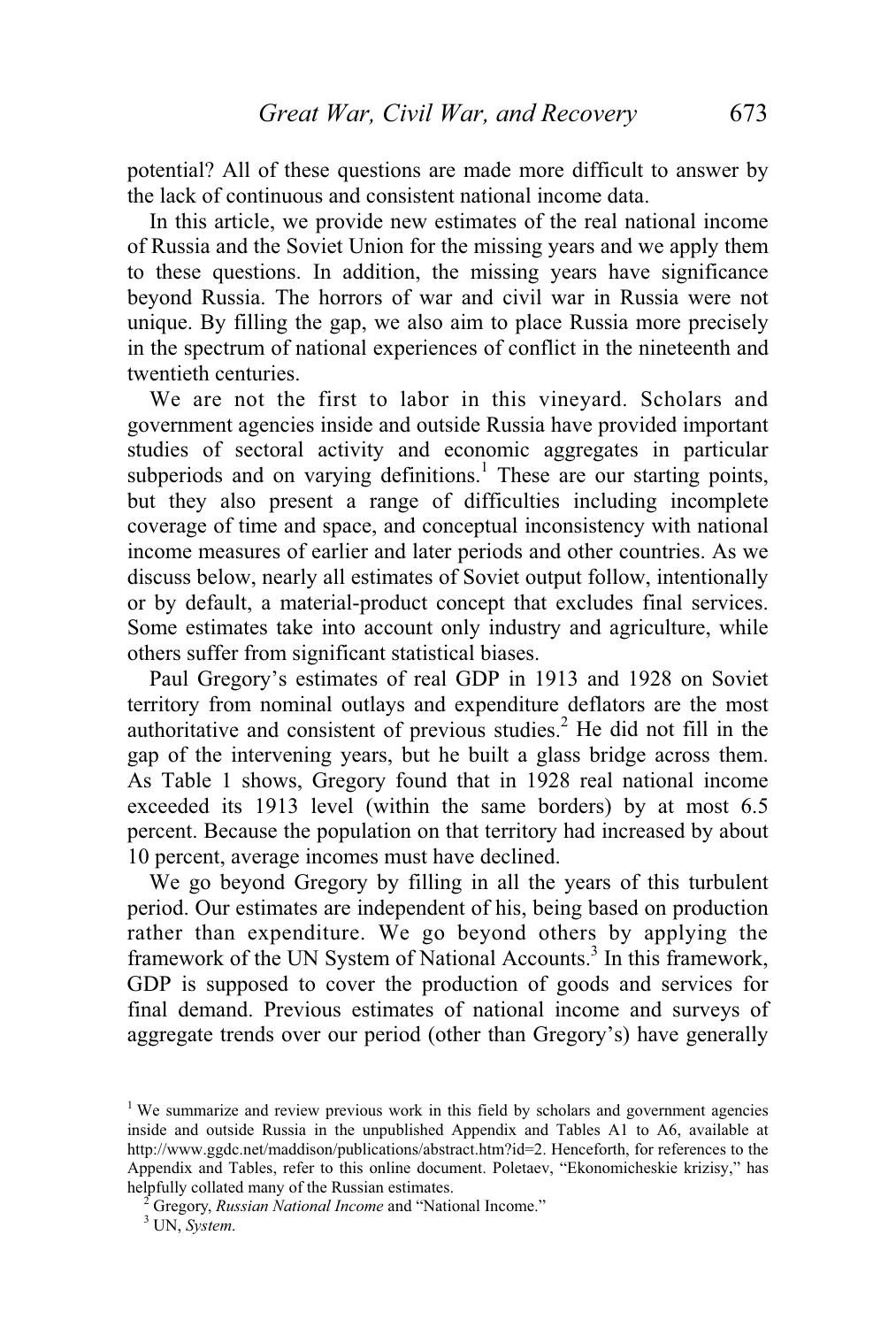## 674 *Markevich and Harrison*

|                                    |                                 | Soviet Union,<br><b>Interwar Borders</b> |                |  |  |
|------------------------------------|---------------------------------|------------------------------------------|----------------|--|--|
|                                    | Russian Empire<br>excl. Finland | <b>Best</b><br>Estimate                  | Upper<br>Limit |  |  |
| Population, million                |                                 |                                          |                |  |  |
| 1913                               | 171                             |                                          | 139.7          |  |  |
| 1928                               |                                 | 154                                      | 154            |  |  |
| Percent of 1913                    |                                 | 110.2                                    | 110.2          |  |  |
| NNP, million rubles at 1913 prices |                                 |                                          |                |  |  |
| 1913                               | 20,266                          | 16,520                                   |                |  |  |
| 1928                               |                                 | 15,600                                   | 17,600         |  |  |
| Percent of 1913                    |                                 | 94.4                                     | 106.5          |  |  |
| NNP/head, rubles                   |                                 |                                          |                |  |  |
| 1913                               | 118.5                           | 118.3                                    |                |  |  |
| 1928                               |                                 | 101.3                                    | 114.3          |  |  |
| Percent of 1913                    |                                 | 85.7                                     | 96.6           |  |  |

| TABLE 1                                                    |
|------------------------------------------------------------|
| GREGORY'S POPULATION AND NATIONAL INCOME: RUSSIA AND USSR, |
| 1913 AND 1928                                              |

*Sources*: Russia and Soviet Union, best estimate: Gregory, *Russian National Income*, p. 113. Soviet Union, upper limit: Gregory, "National Income," p. 337. As may be judged from Table 2, the 1913 population figure of 171 million is that for the empire within 1913 borders, including Poland but not Finland.

counted only material production and transport, to the neglect of services.<sup>4</sup> This is bad for measurement over the long run, because it would drop much economic growth of Europe and North America out of the picture.<sup>5</sup> But it can be equally harmful in the short run, for example in the case of a war boom, when the role of military services increases abruptly.

 Robert Higgs has argued that defense should be omitted from wartime GDP, not because defense is a service, but because defense is not a final service. It is an intermediate use of resources, he suggests, or a cost of maintaining society.<sup>6</sup> In this view, only civilian goods and services contribute to social welfare. On a consumer welfare standard, a war boom is not a real boom, just a time when everyone has to run faster to stand still—if they are lucky.

<sup>&</sup>lt;sup>4</sup> This was the case for all estimates by Russian scholars. In quantitative surveys and estimates, western scholars have considered only agriculture, industry, and transport (Nutter, "Effects"; Gatrell and Harrison, "Russian and Soviet Economy"; and Gatrell, "First World War" and "Poor Russia").

<sup>&</sup>lt;sup>5</sup> See Broadberry, *Market Services*.

Higgs, *Depression*, pp. 65–68.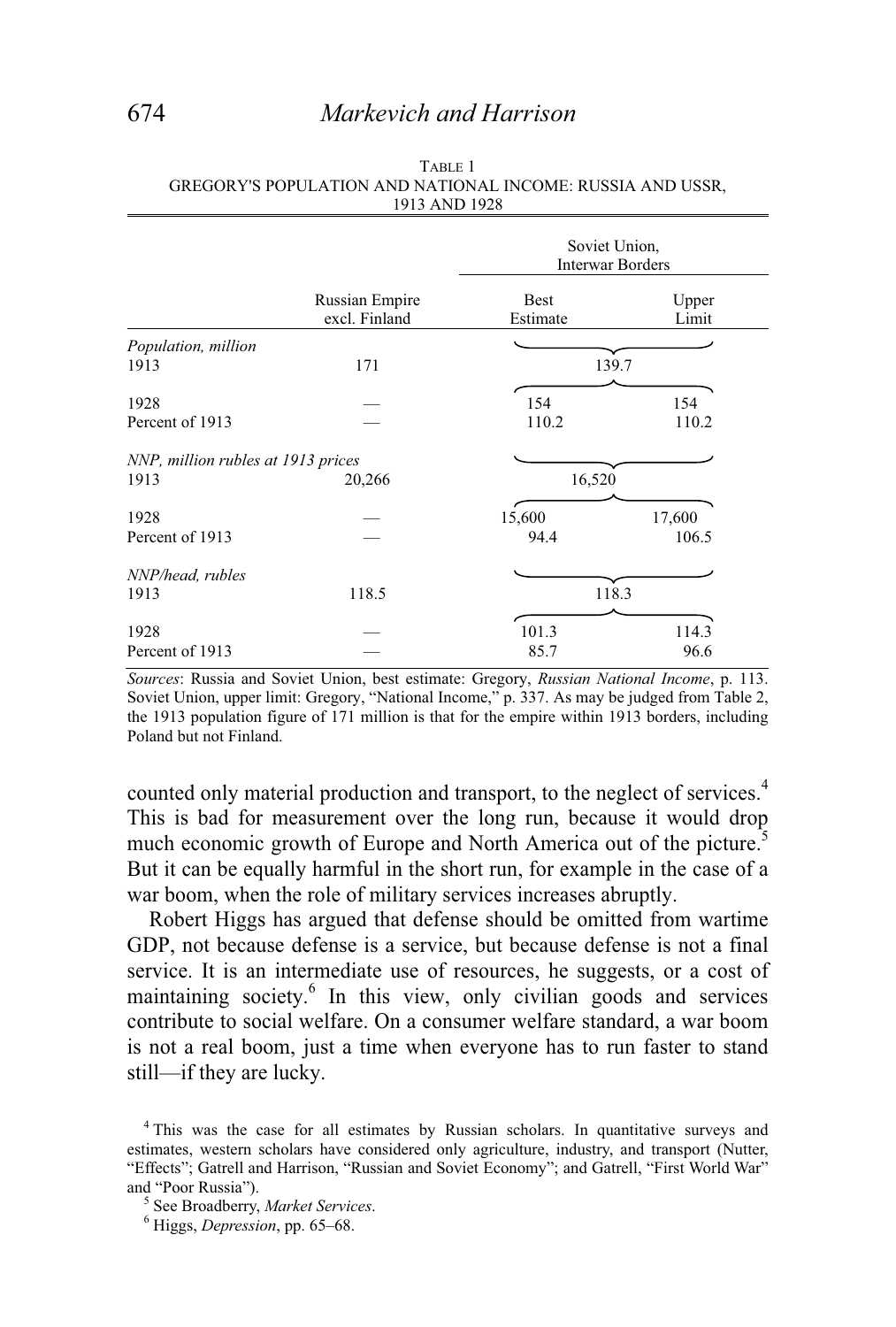This argument has some merit. We do not fully adopt it for two reasons. First, as Abram Bergson argued, GDP as conventionally measured does at least represent an observation of society's productive possibilities, or the potential to deliver social welfare under alternative conditions—for example, the absence of war.<sup>7</sup> Second, there is virtue in conforming to a measure of national income that is internationally recognized and comparable with measures of other periods and other countries. For these reasons, we follow convention to produce orthodox measures of national income. At the same time, we will offer parallel measures that make explicit some of the consumption and welfare implications of warfare.

#### TERRITORY AND POPULATION

 In 1917 the Russian Empire disintegrated. The Soviet Union was formed in 1922 from the empire's rubble, without Finland, Estonia, Latvia, Lithuania, Poland, and parts of the Ukraine and Belorussia. The Central Asian territories of Khiva and Bukhara were formally incorporated in  $1925$ .<sup>8</sup> Table 2 lists the effects of these changes on the territory and population of the Russian Empire and the Soviet Union. The net effect on territory was small; the land surface under Moscow's dominion in the 1920s was still 97 percent of that under St. Petersburg in 1913. In contrast, the effect on population was dramatic because the areas lost were densely settled: by 1922 one-fifth of the official residents of the empire of 1913 had escaped from Moscow's control.

 The profusion of border changes raises the question of what national entity and associated territory we should take for our 1913 baseline. We can start with the Russian Empire, excluding Poland and Finland. We can follow what happened on this territory through 1917, but no further. Hence we prefer to take the territory of the Soviet state within the frontiers of 1925 to 1939 ("interwar borders") as our main benchmark. What happened on this territory can be tracked back to 1913, by deducting the western regions from the empire.

 As shown in Table 2, the population of the Russian empire (excluding Poland and Finland) in 1913 was officially some 159 million; based on the same official figures, the number of people living on the territory of the future Soviet state in the same year, was 138 million. These figures require correction. The only census of the imperial population was held in 1897. Over the years that followed, in

<sup>&</sup>lt;sup>7</sup> Bergson, *Real National Income*, pp. 26–41.

Carr, *Socialism*, pp. 288–89.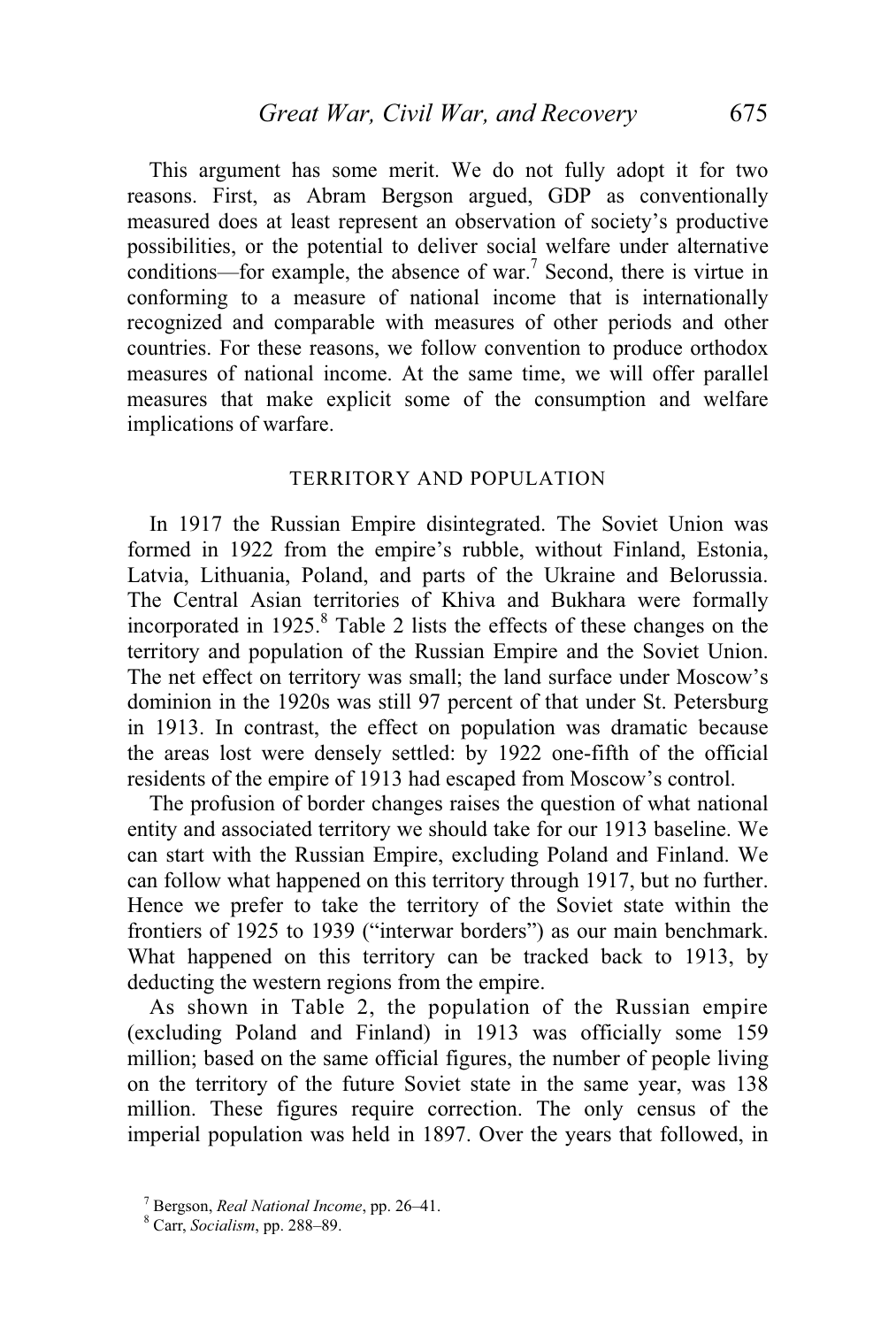|                                | Area in<br>Square Km | Official<br>Population  | Less<br>Double<br>Counting | Corrected<br>Population |
|--------------------------------|----------------------|-------------------------|----------------------------|-------------------------|
|                                |                      | (all data in thousands) |                            |                         |
| Russian Empire in 1913 borders | 21,800               | 174,100                 |                            |                         |
| Less Finland                   | $-326$               | $-3,197$                |                            |                         |
| Empire excl. Finland           | 21,474               | 170,903                 | $-9,195$                   | 161,708                 |
| Less Poland                    | $-113$               | $-11,961$               |                            |                         |
| Empire exc. Finland and Poland | 21,361               | 158,942                 | $-8,551$                   | 150,391                 |
| Other territory lost*          |                      |                         |                            |                         |
| Western                        | $-375$               | $-20,047$               |                            |                         |
| Caucasus                       | $-22$                | $-475$                  |                            |                         |
| USSR in 1922 borders           | 20,964               | 138,420                 |                            |                         |
| Territory gained**             |                      |                         |                            |                         |
| Central Asia                   | 278                  | 2,259                   |                            |                         |
| USSR in 1925 borders           | 21,242               | 140,679                 | $-7,447$                   | 133,232                 |

|                                                                         | TABLE 2 |  |
|-------------------------------------------------------------------------|---------|--|
| FROM RUSSIA TO THE USSR: TERRITORIES AND POPULATIONS OF JANUARY 1, 1913 |         |  |

*Notes*: \* West: The provinces of Bessarabia, Vilno, Vitebsk (33 percent), Volyn (50 percent), Grodno, Kovno, Kurliand, Lifliand, Minsk (33 percent), Podolsk, Pskov (10 percent), Kholm, Estliand, and insigificant parts of Arkhangel and Petrograd. Caucasus: the provinces of Kars, Batumi (50 percent), and insignificant parts of Erivan.

\*\* Central Asia: Khiva and Bukhara.

*Sources*: Area: Figures in square versts given by Anfimov and Korelin, *Rossiia*, pp. 11–15, converted at 1.0668 km per verst. Population: as Appendix Tables A7 and A8.

the rural localities of European Russia, the authorities correctly registered births and deaths but failed to count the out-migration of peasants to cities or to Siberia. At the same time, these newcomers were counted at their new places of residence. As a result, they appeared twice in the demographic statistics. This double counting continued for two decades; thus official figures increasingly overstate the real population in each successive year. Working forward from the 1897 census on the basis of births, deaths, and net migration in each year, Roza Sifman proposed to subtract 5.38 percent from the 1914 population, and we follow her lead.<sup>9</sup>

 Table 2 shows the corrected population of the Russian Empire at the beginning of 1913 (excluding Poland and Finland) as 150 million. Correspondingly, about 133 million people lived on the future Soviet territory in the same year. By 1928 the Soviet population had grown to 152 million—a relatively safe figure, based on the first Soviet census of 1926. Between 1913 and 1926 three demographic catastrophes overlapped: the Great War, the Civil War, and a postwar famine. Apportioning deaths among them is a hazardous and unfinished

<sup>&</sup>lt;sup>9</sup> Sifman, "Dinamika."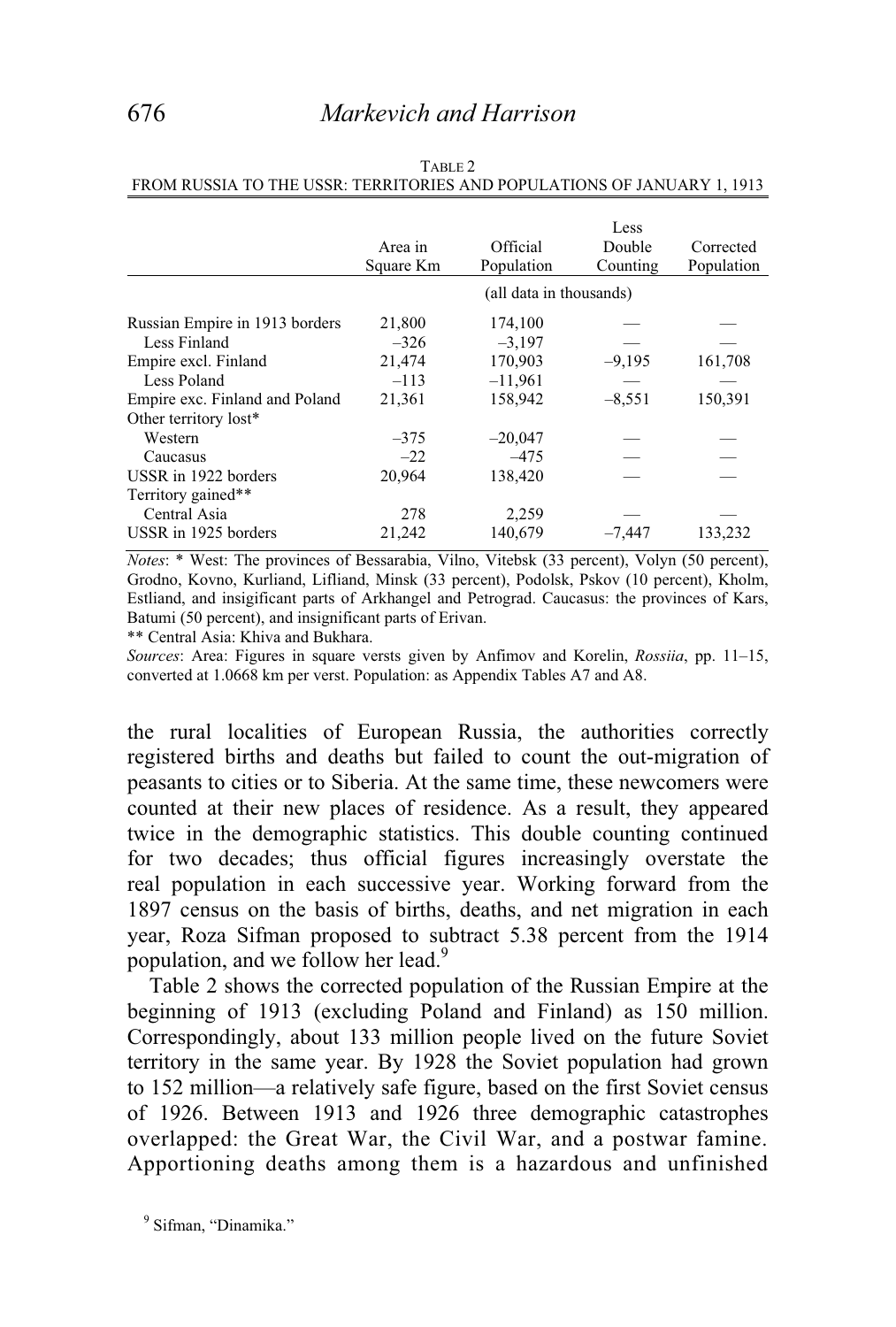business.10 We divide the period into 1913 to 1918 and 1920 to 1928. In the first period, we start from a corrected 1914 population figure. For 1913 and 1915 to 1918 we apply annual birth and death rates together with estimates of war losses and net migration, forced and voluntary, from various sources. From the first USSR population census (1926) back to the closing stage of the Civil War (1920), we rely on a widely accepted reconstruction carried out at the end of the Soviet era. That leaves 1919, for which we average 1918 and 1920.

 Table 3 presents the results of our reconstruction. Series for Soviet interwar territory and the Russian Empire both show an increase in the population during the first years of the Great War. After 1915 trends diverge. On the empire territory, population then fell continuously until the data come to an end. The main factors were a jump in mortality and a smaller drop in fertility. On Soviet territory, in contrast, the population continued to grow until 1918. Indeed, the interior regions of the empire that would later form the Soviet Union received waves of refugees from the war-torn and soon-to-be-independent western territories. Until 1917 the influx onto Soviet territory more than offset the indigenous population's decline. From the start of the Civil War, however, the Soviet population fell for several years because of high death rates associated with combat, infectious diseases, and famine. At the same time, the earlier inward migration was partly reversed as some wartime refugees left Soviet territory and returned home, and some indigenous inhabitants emigrated. Only after 1923 did population growth resume at the rate of 2.5 million per year on average.

 Over the turbulent decade from the first day of 1914 to the last of 1923, the population on Soviet territory grew by a small amount. We account for the components of this increase in Table  $4<sup>11</sup>$ . The most vivid number in this table is the 13 million "excess" deaths attributed to civil and military conflict. Excess deaths are not the exact number that were killed or died prematurely as a direct result of the Great War and Civil War, for this number is not knowable. Rather, it is the least number that must have been killed or died prematurely because of warfare, given the peacetime probability that some would have died anyway. Our figure falls midway between the 12 million proposed in 1948 by A. Ia. Boiarskii and the 13.8 million found more recently by Sergei Maksudov.<sup>12</sup>

 Notably, only one in eight of these premature deaths took place on the battlefields of the Great War. The rest arose from famine, disease, and

<sup>&</sup>lt;sup>10</sup> For a review, see Vyshnevskii, *Demograficheskaia modernizatsiia*.<br><sup>11</sup> For full details, see the Appendix and Table A9.

<sup>12</sup> Boiarskii, "K voprosu"; and Maksudov, *Poteri naseleniia.*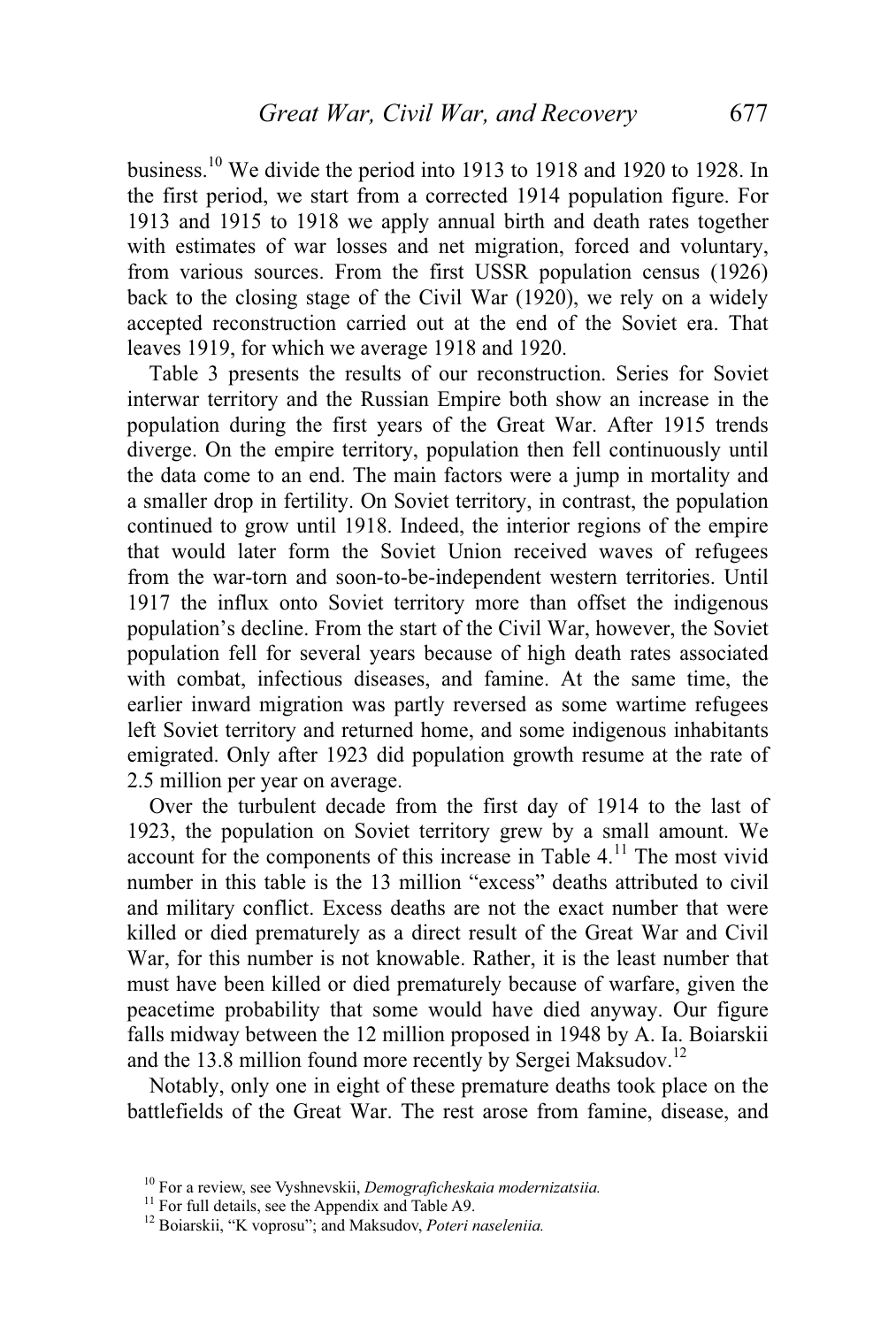## 678 *Markevich and Harrison*

|      | Official<br>Figures       | Corrected for Double Counting,<br>Border Changes and Migration |                | <b>Territory Under</b><br>Government<br>Control |         |                          |
|------|---------------------------|----------------------------------------------------------------|----------------|-------------------------------------------------|---------|--------------------------|
|      | Jan. 1                    | Jan. 1<br>Apr. 1<br>July 1                                     |                |                                                 | Jan. 1  | July 1                   |
|      | (A)                       | (B)                                                            | (C)            | (D)                                             | (E)     | (F)                      |
|      |                           |                                                                | (in thousands) |                                                 |         |                          |
|      |                           | Russian Empire excl. Finland and Poland                        |                |                                                 |         |                          |
| 1913 | 158,942                   | 150,391                                                        |                | 152,259                                         | 150,391 | 152,259                  |
| 1914 | 162,890                   | 154,127                                                        |                | 155,188                                         | 154,127 | 155,188                  |
| 1915 | 166,658                   | 156,249                                                        |                | 156,050                                         | 156,249 | 150,620                  |
| 1916 | 169,290                   | 155,851                                                        |                | 155,329                                         | 144,991 | 144,469                  |
| 1917 |                           | 154,807                                                        |                | 154,432                                         | 143,948 | 143,573                  |
| 1918 |                           | 154,057                                                        |                |                                                 |         |                          |
|      | Soviet interwar territory |                                                                |                |                                                 |         |                          |
| 1913 |                           | 133,232                                                        | 134,015        | 134,798                                         |         |                          |
| 1914 |                           | 136,363                                                        | 137,073        | 137,783                                         |         |                          |
| 1915 |                           | 139,203                                                        | 139,787        | 140,371                                         |         |                          |
| 1916 |                           | 141,539                                                        | 142,087        | 142,634                                         |         |                          |
| 1917 |                           | 143,729                                                        | 143,943        | 144,157                                         |         |                          |
| 1918 |                           | 144,585                                                        | 144,146        | 143,707                                         |         |                          |
| 1919 | $\equiv$                  | 142,829                                                        | 142,390        | 141,950                                         |         | $\qquad \qquad$          |
| 1920 | $\overline{\phantom{0}}$  | 141,072                                                        | 140,070        | 139,068                                         |         | $\overline{\phantom{0}}$ |
| 1921 | $\equiv$                  | 139,068                                                        | 138,722        | 138,376                                         |         |                          |
| 1922 | $\overline{\phantom{0}}$  | 137,684                                                        | 137,720        | 137,756                                         |         | $\overline{\phantom{0}}$ |
| 1923 |                           | 137,827                                                        | 138,419        | 139,012                                         |         |                          |
| 1924 |                           | 140,196                                                        | 140,938        | 141,680                                         |         |                          |
| 1925 |                           | 143,163                                                        | 143,818        | 144,472                                         |         |                          |
| 1926 |                           | 145,781                                                        | 146,500        | 147,219                                         |         |                          |
| 1927 | $\qquad \qquad$           | 148,656                                                        | 149,398        | 150,139                                         |         |                          |
| 1928 |                           | 151,622                                                        | 152,388        | 153,155                                         |         |                          |
| 1929 |                           | 154,687                                                        |                |                                                 |         |                          |

#### TABLE 3 POPULATION OF RUSSIA AND THE USSR, 1913 TO 1929

*Note*: In this and following tables, numbers that are interpolated or extrapolated are shown in italics.

*Sources*: A and B: Figures for 1913 to 1918, official and after adjustment, are from Appendix Tables A7, column H, and A8, columns H and K. Figures for 1920 to 1928 are from Andreev, Darskii, and Khar'kova, *Naseleniia*, p. 119, using their high-mortality series for 1920 through 1922. For discussion and our own corrections, see the Appendix. C and D: The July 1 figure, which we use for the calendar year average, is found as the average of the January 1 figures for the current and following years. The April 1 figure, used for the economic year (October to September) average, is the average of the January and July figures for the current year. E and F: Figures are adjusted for territory held by the imperial government.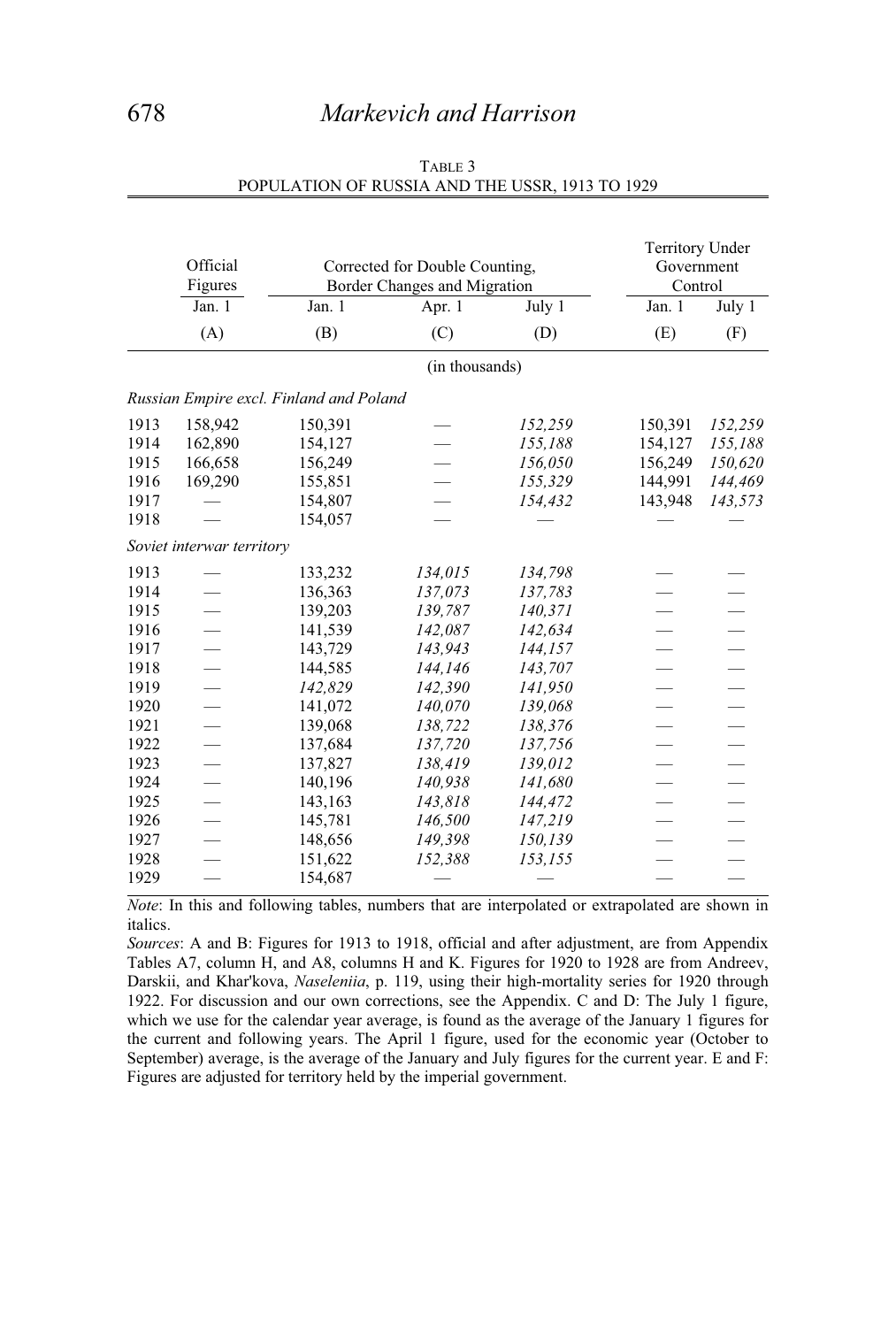TABLE 4 POPULATION CHANGES: SOVIET INTERWAR TERRITORY, JAN. 1, 1914 TO DEC. 31, 1923 (in thousands)

| -1. | Net increase                        | 3,834     |
|-----|-------------------------------------|-----------|
| 2.  | Births, total                       | 52,156    |
| 3.  | Deaths, total                       | $-49,994$ |
|     | Of which,                           |           |
|     | 4. Normal deaths                    | $-36,958$ |
|     | 5. Excess deaths (row 3, less 4)    | $-13,037$ |
|     | Of which,                           |           |
| 6.  | Military deaths, 1914 to 1917       | $-1,626$  |
| 7.  | Other excess deaths (row 5, less 6) | $-11,411$ |
| 8.  | Net migration                       | 1.672     |

*Source*: Appendix Table A9. For discussion of our estimation procedure, see the Appendix. Net migration is calculated as the residual.

military actions of the Civil War period. Despite excess mortality on this terrifying scale, the total population increased. The main factor was high fertility, but the collapse of the empire also contributed in the form of net immigration.

#### REAL NATIONAL INCOME

 Scholars have had to take care with volume indices since Alexander Gerschenkron identified the gap that arises between alternative measures when price and quantity changes are negatively correlated.<sup>13</sup> We calculate the real national income of Russia and the Soviet Union in 1913 rubles. In 1913 Russia had a relatively free and open market economy; it participated extensively in world trade, with market prices responding to supply and demand. Thus, valuing 1928 national income at 1913 prices is meaningful. By contrast, 1913 national income valued at the prices of 1928 is not. By 1928 the Soviet economy had been cut off from the world by a state monopoly of foreign trade. Domestic prices were intentionally distorted by controls and subsidies. $14$  This is why we do not revalue national income in the prices of 1928.

 In Table 5, we estimate the real national income of the Russian Empire and the Soviet Union by sector of origin. We start from net value added in 1913 by branch on the territories of the Russian Empire (excluding Finland) and the USSR within interwar borders.<sup>15</sup> We use these to weight

<sup>&</sup>lt;sup>13</sup> Gerschenkron, *Dollar Index.* 14 Harrison, "Peasantry," pp. 113, 288; and Allen, *Farm to Factory*, p. 83. 15 In 1913 there was a bumper harvest of food grains. Some have thus proposed that the prewar benchmark should combine the nonagricultural production of 1913 with farm output averaged over 1909 to 1913 (Wheatcroft, Davies, and Cooper, "Soviet Industrialization"; Davies, "Introduction"; and Harrison, "National Income," p. 333, footnote 10). But in fact, total output in 1913 is predicted by the log-linear trend of average real incomes from 1885 to 1912 within 0.5 percent. For full details, see the note to Appendix Table A-39.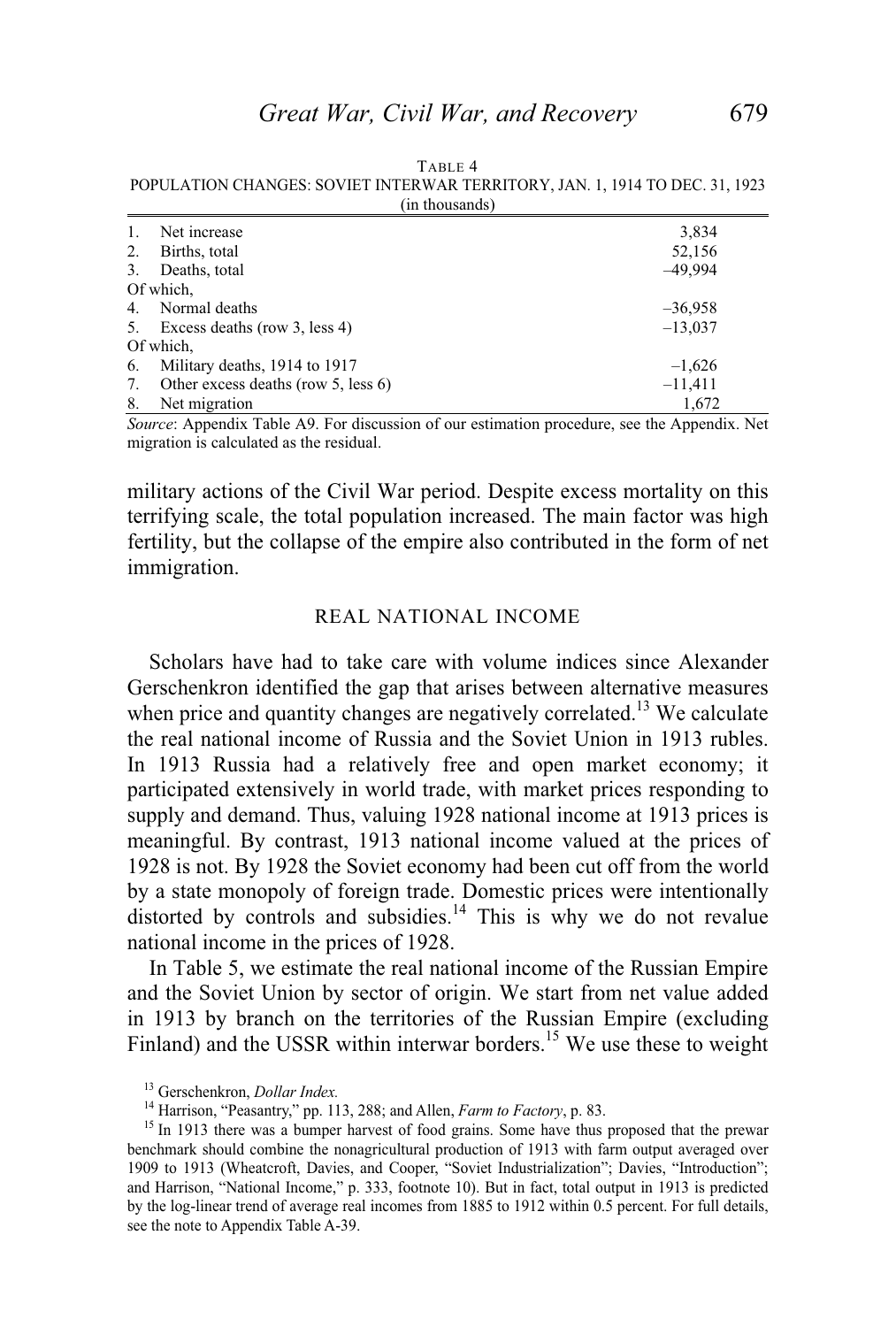## 680 *Markevich and Harrison*

|              |                                         |                | Industry   |                                                                    |              |                |                      |                  |                    |
|--------------|-----------------------------------------|----------------|------------|--------------------------------------------------------------------|--------------|----------------|----------------------|------------------|--------------------|
|              | Agriculture Scale                       | Large-         | Small-     | Scale Construction Transport Civilian                              |              | Other          | Military<br>Services | Total            | Percent<br>of 1913 |
|              | Russian Empire excl. Finland and Poland |                |            |                                                                    |              |                |                      |                  |                    |
|              |                                         |                |            |                                                                    |              |                |                      |                  |                    |
| 1913         | 8,288                                   | 2,793          | 1,212      | 956                                                                | 972          | 4,263          | 243                  | 18,727           | 100.0              |
| 1914         | 7,643                                   | 2,969          | 1,188      | 971                                                                | 1,033        | 4,138          | 410                  | 18,352           | 98.0               |
| 1915         | 7,795                                   | 3,099          | 950        | 714                                                                | 1,243        | 4,137          | 1,095                | 19,034           | 101.6              |
| 1916         | 6,709                                   | 2,631          | 1,069      | 557                                                                | 1,329        | 3,686          | 1,553                | 17,535           | 93.6               |
| 1917         | 6,575                                   | 2,046          | 950        | 400                                                                | 776          | 3,222          | 1,362                | 15,331           | 81.9               |
| 1918         | 5,128                                   | 876            | 891        | 137                                                                |              |                |                      |                  |                    |
| 1919         | 4,464                                   | 463            | 594        | 104                                                                |              |                |                      |                  |                    |
|              |                                         |                |            | Russian Empire (excl. Finland and Poland) under government control |              |                |                      |                  |                    |
| 1913         | 8,288                                   | 2,793          | 1,212      | 956                                                                | 972          | 4,263          | 243                  | 18,727           | 100.0              |
| 1914         | 7,643                                   | 2,969          | 1,188      | 971                                                                | 1,033        | 4.138          | 410                  | 18,352           | 98.0               |
| 1915         | 7,301                                   | 3,099          | 950        | 714                                                                | 1,243        | 3,989          | 1,095                | 18,392           | 98.2               |
| 1916         | 6,198                                   | 2,631          | 1,069      | 557                                                                | 1,329        | 3,533          | 1,553                | 16,870           | 90.1               |
| 1917         | 6,054                                   | 2,046          | 950        | 400                                                                | 776          | 3,065          | 1,362                | 14,653           | 78.2               |
|              | Soviet interwar territory               |                |            |                                                                    |              |                |                      |                  |                    |
|              |                                         |                |            |                                                                    |              |                |                      |                  |                    |
| 1913         | 7,292                                   | 2,408          | 981        | 878                                                                | 833          | 3,835          | 213                  | 16,439           | 100.0              |
| 1914         | 6,710                                   | 2,560          | 962        | 891                                                                | 859          | 3,708          | 360                  | 16,050           | 97.6               |
| 1915<br>1916 | 6,931                                   | 2,671          | 769        | 655                                                                | 1,088        | 3,750          | 961                  | 16,825           | 102.3              |
| 1917         | 5,723<br>5,838                          | 2,268<br>1,764 | 866<br>769 | 512<br>367                                                         | 1,198<br>658 | 3,270<br>2,908 | 1,363<br>1,196       | 15,199<br>13,500 | 92.5<br>82.1       |
| 1918         | 4,464                                   | 755            | 721        | 126                                                                | 175          | 1,932          | 62                   | 8,236            | 50.1               |
| 1919         | 3,878                                   | 399            | 481        | 96                                                                 | 222          | 1,571          | 372                  | 7,019            | 42.7               |
| 1920         | 3,653                                   | 421            | 433        | 62                                                                 | 145          | 1,459          | 724                  | 6,897            | 42.0               |
| 1921         | 3,282                                   | 384            | 481        | 60                                                                 | 178          | 1,357          | 535                  | 6,277            | 38.2               |
| 1922         | 3,927                                   | 533            | 529        | 113                                                                | 229          | 1,650          | 273                  | 7,254            | 44.1               |
| 1922/23      | 4,527                                   | 746            | 577        | 178                                                                | 298          | 1,958          | 121                  | 8,406            | 51.1               |
| 1923/24      | 5,891                                   | 973            | 702        | 242                                                                | 396          | 2,539          | 97                   | 10,839           | 65.9               |
| 1924/25      | 7,236                                   | 1,509          | 813        | 401                                                                | 521          | 3,243          | 97                   | 13,819           | 84.1               |
| 1925/26      | 7,613                                   | 2,152          | 894        | 614                                                                | 728          | 3,715          | 97                   | 15,812           | 96.2               |
| 1926/27      | 7,756                                   | 2,442          | 981        | 744                                                                | 824          | 3,945          | 97                   | 16,788           | 102.1              |
| 1927/28      | 8,079                                   | 2,852          | 981        | 881                                                                | 887          | 4,234          | 97                   | 18,010           | 109.6              |

#### TABLE 5 NET NATIONAL INCOME OF RUSSIA AND USSR: MILLION RUBLES AT 1913 MARKET PRICES AND PERCENT

*Sources*: For 1913 the starting point for national income and value added by sector of origin on both Russian and Soviet territory is Appendix Table A10, but the empire territory here includes Poland, which we deduct from national income as a whole in proportion to its population (Table 2) multiplied by the relative income coefficient of 1.0852. We assume that Poland was at least as wealthy, relative to the rest of the empire, as all western provinces were, relative to the provinces at formed the Soviet Union. Comparing the two territories shown in Table A10, it is easily found that, in the western provinces of the empire in 1913, average incomes were 132.3 rubles, compared with 122.0 rubles on Soviet territory. Thus, average incomes of the western provinces exceeded those on Soviet territory by a factor of 1.0852. Value added by other civilian sectors (forestry, fishing and hunting, communications, trade, and other civilian services) in 1913 is found as the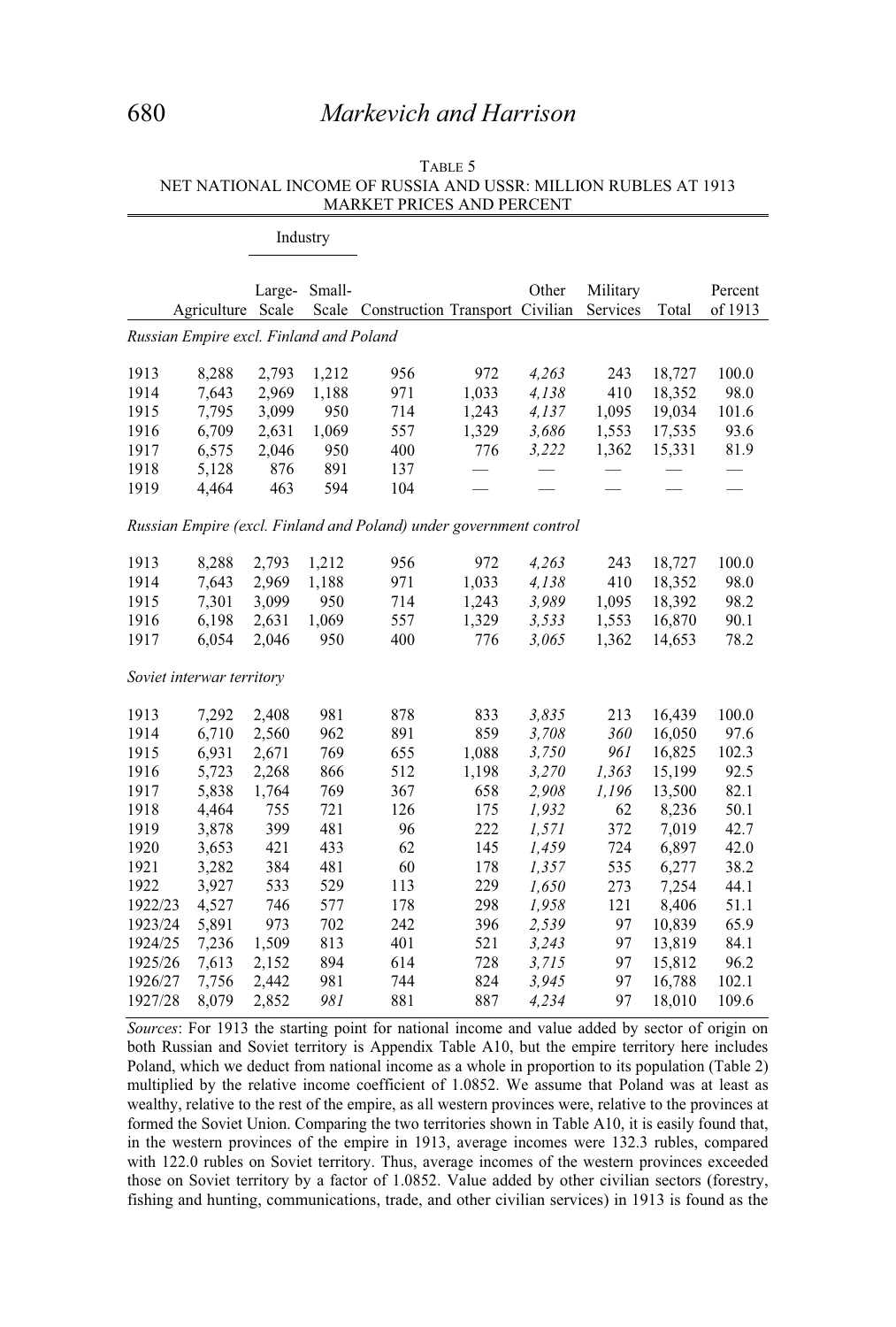#### TABLE 5 — continued

residual after value added by agriculture, large and small industry, construction, transport, and military services is deducted from national income. Figures for subsequent years are then interpolated on aggregate index numbers or other series tabulated in the Appendix as follows: agriculture, Table A11 (total); large-scale industry, Table A13 (total); small-scale industry, Table A14 (column D); construction, Table A16 (total); transport, Table A17 (rail and waterways, total); and military services, Table A20 (column D). An exception is the 1927/28 figure for small industry, missing from the source; we assume that, in the deteriorating conditions of the late 1920s, small industry ceased to grow. For years after 1913, other civilian sectors are interpolated on the sum of agriculture, large and small industry, construction, and transport.

annual series of production by branch, rolling national income of the two territories forward in parallel, year on year to  $1917$ <sup>16</sup>. In each year of the overlap, the transition from Russian to Soviet territory is found by subtracting activity on the lost territories (agriculture and transport); or by interpolating the trend in one territory on the trend in the other (industry, construction, and other civilian sectors); or by assuming a common trend and scaling from one territory to the other on the basis of relative populations (military services).

 Underlying these calculations is a large body of production data that were collected contemporaneously and published then or soon after, including nine agricultural products, sixty industrial products, and a variety of measures of activity in other sectors.<sup>17</sup> The quality of the data is U-shaped over time; all years of the Civil War are poorly documented, but 1918 (the first year of the new order) is the worst. Large-scale industry and rail and river transport were observed more fully than agriculture and small industry; we have no usable data on civilian services and road transport. Data on agriculture and small industry suffer from a range of known biases and omissions. Livestock and field crops are known to have been undercounted under the old regime by varying amounts. In the 1920s the downward bias in crop measurement became a political issue; scholars and specialists risked their liberties and lives

while Tables A21 to A36 report commodity-level data for agriculture and industry.

<sup>&</sup>lt;sup>16</sup> Underlying national income shares are taken from Appendix Table A10. There is a discrepancy of territorial coverage for the Russian Empire up to 1917. Annual time series of wartime production of the Russian Empire by sector of origin are based on the empire territory, excluding Finland and Poland. We weight them by national income shares based on the territory excluding Finland only. Ideally, we would deduct the contributions of the Polish provinces of the Russian Empire from these shares. The Polish provinces, with other western provinces of the future independent states, formed the economically most developed region of the Russian Empire, but the exact sectoral composition of Poland's national income in 1913 is unknown. Correction for this would leave our estimates effectively unchanged. As a cross-check, we applied Soviet-territory production branch weights estimated for 1913 to the Russian Empire production series. Annual pairs differed by not more than 0.15 percent in any year.<br><sup>17</sup> Appendix Tables A11 to A20 provide branch-level data and describe sources and methods,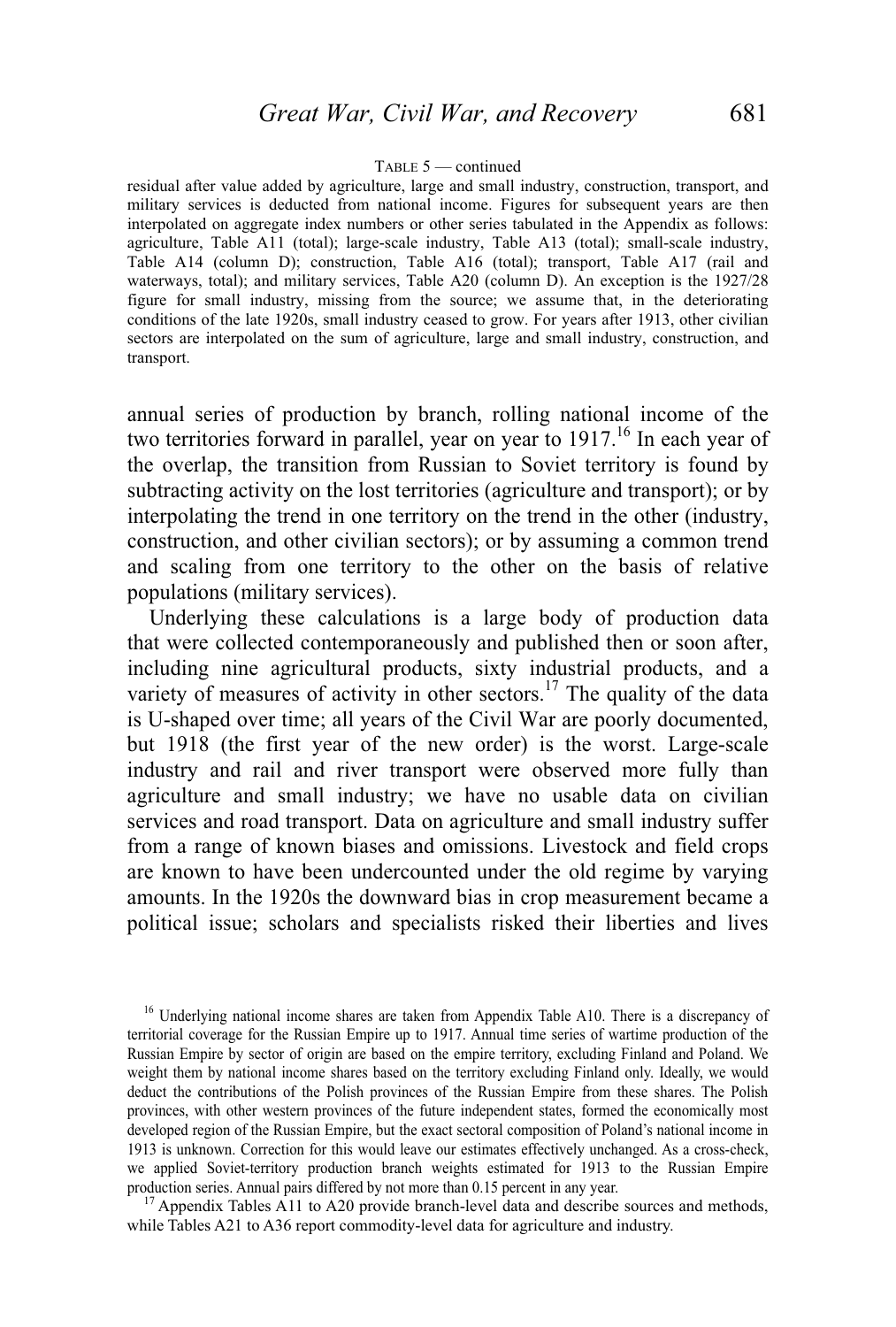

FIGURE 1 RUSSIAN AND SOVIET REAL NATIONAL INCOME, 1913 TO 1928: NEW AND OLD ESTIMATES, PERCENT OF 1913

*Source:* Tables 1 and 5 and Appendix Tables A3, A5, and A39.

when they took the wrong side.<sup>18</sup> In our Appendix, we give further detail and explain the corrections that we apply.

Table 5 shows that, within given borders, Russia's national income fell below 1913 by nearly one-fifth in 1917, and more than three-fifths by 1921. Based on Table 5, Figure 1 compares our aggregate figures for national income with previous estimates for comparable years, setting both Russia and USSR to 100 percent in the base year (1913 or thereabouts). Compared with Peter Gatrell's, our view of the Great War is more positive; the main reason for this is that our national income includes the contribution of military services. Our view of 1923 falls far below B. A. Gukhman's, based on his attempt to deflate nominal output to constant prices at a time of hyperinflation. Most notably, our observation of 1928, with national income above 1913 by just under 10 percent, closely matches that of Gregory. Our national income concept is the same, while our sources and methods are entirely independent. Thus, our study and Gregory's cross-validate each other.

<sup>&</sup>lt;sup>18</sup> On understatement of the prewar grain harvest and the complex factors behind it see Wheatcroft, "Agriculture," and Wheatcroft and Davies, "Agriculture." Gukhman, *Produktsiia* (1e), cited by Wheatcroft and Davies, "Agriculture," p. 288, identified the prewar underrecording of potatoes, and Vainshtein, *Narodnoe bogatstvo*, did the same for livestock herds.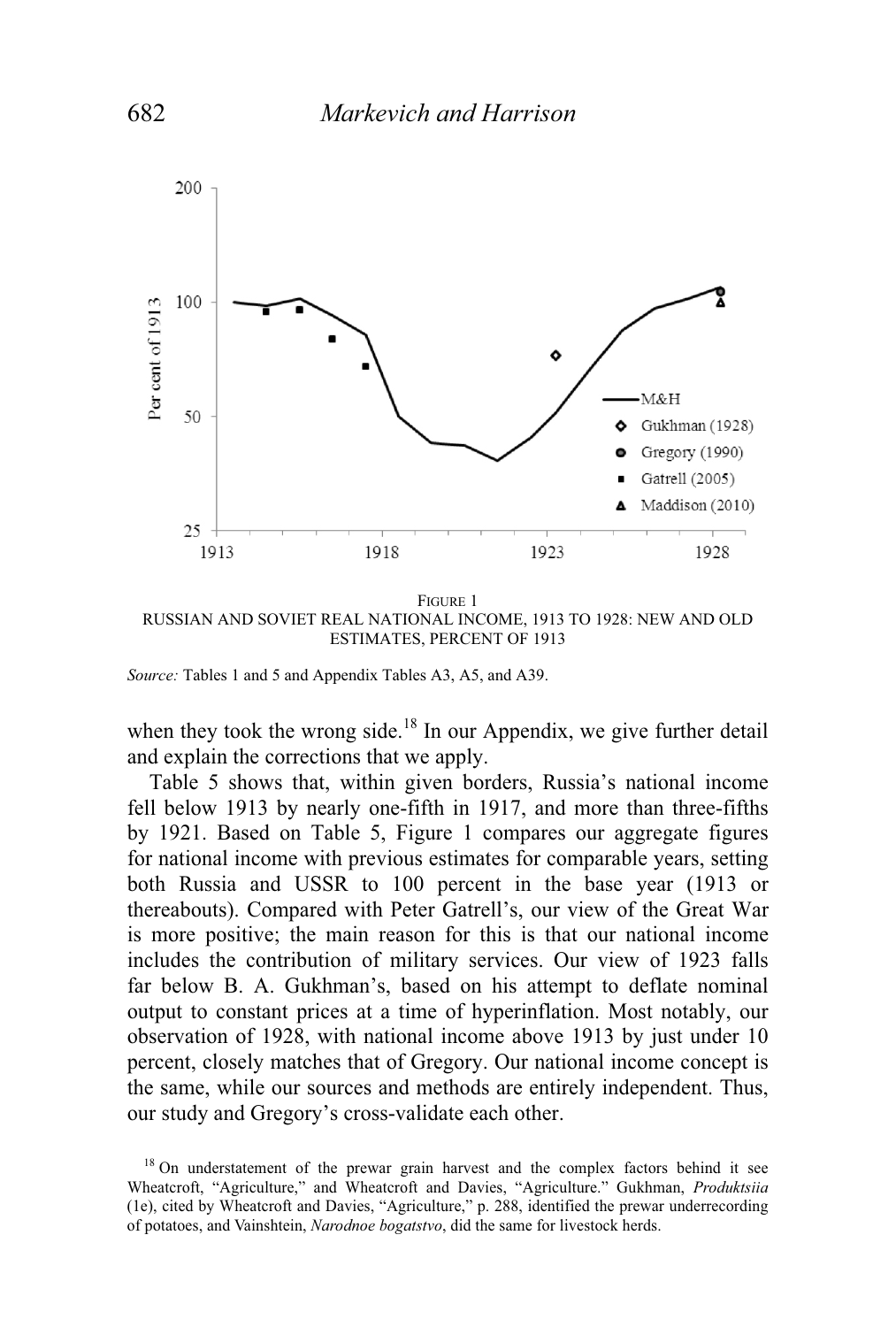

PERCENT OF 1913

*Source*: Table 5 and Appendix Tables A1 and A4.

 Some previous estimates have provided relatively complete series for industry and agriculture combined, and Figure 2 compares these with our estimates for industry and agriculture alone. From 1916 onwards our series track the lower edge of the envelope; this shows that we are relatively pessimistic about the main production sectors in the Civil War. The reason is to be found not in different original sources, but in the correction factors that we apply to the low-quality wartime data particularly to grains.

 Table 6 compares output with population to find income per capita. While aggregate real output was almost 10 percent greater in 1928 than in 1913, average incomes did not fully recover. The reason is that the population increased by about 14 percent within the same boundaries. As a result, Soviet national income per head in 1928 fell short of the prewar benchmark by around 3 percent.

 Figure 3 contrasts the trend of national income ("goods and services") per head with two other measures of the average level of existence of Russian and Soviet citizens. "Goods and nonmilitary services" aims to capture the availability of resources for civilian use. In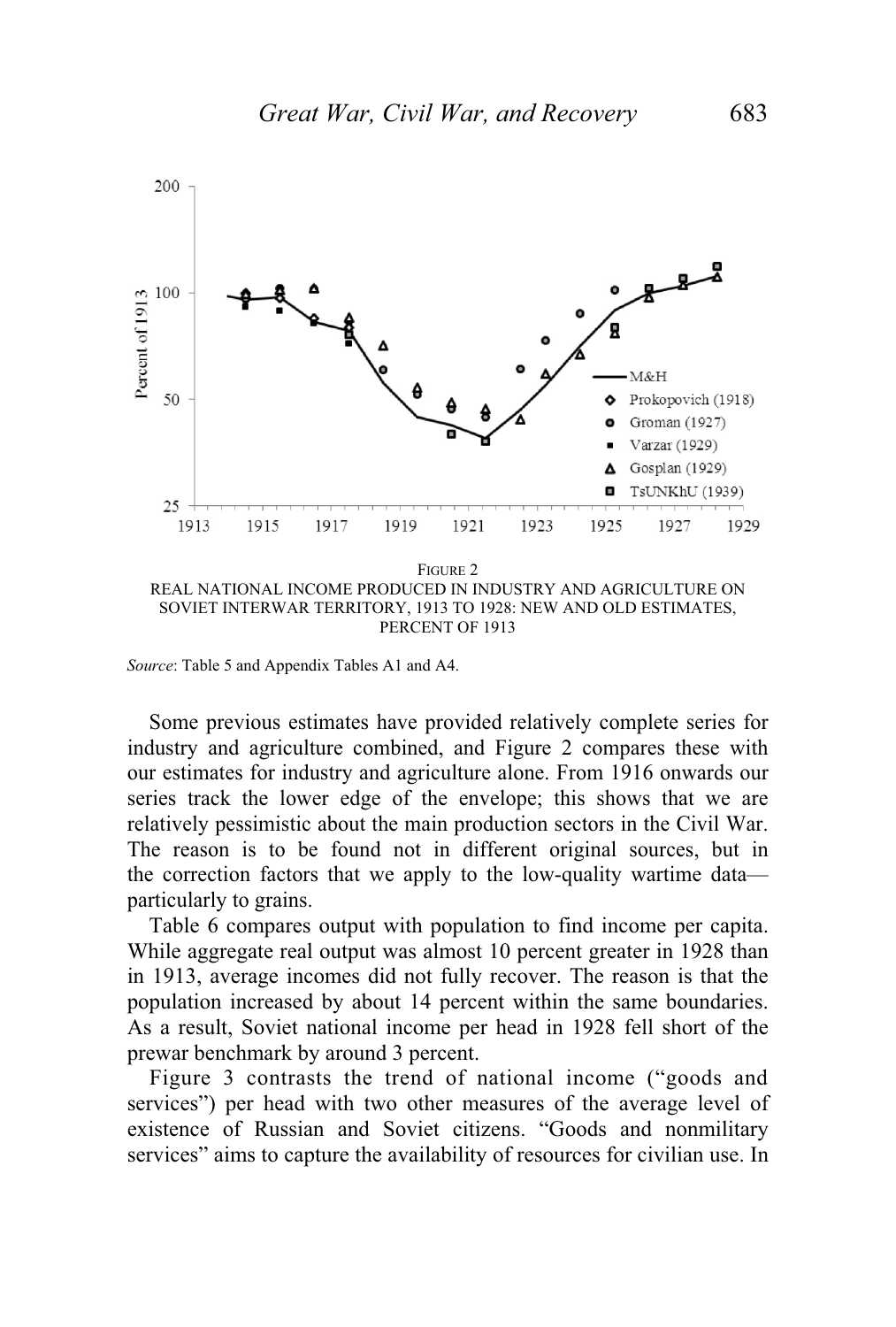# 684 *Markevich and Harrison*

|              |                           | Rubles                                  |                                                                              | Percent of 1913          |                                         |                              |  |
|--------------|---------------------------|-----------------------------------------|------------------------------------------------------------------------------|--------------------------|-----------------------------------------|------------------------------|--|
|              | Goods<br>and<br>Services  | Goods<br>and<br>Nonmilitary<br>Services | Goods<br>from<br>Agriculture                                                 | Goods<br>and<br>Services | Goods<br>and<br>Nonmilitary<br>Services | Goods<br>from<br>Agriculture |  |
|              | (A)                       | (B)                                     | (C)                                                                          | (A)                      | (B)                                     | (C)                          |  |
|              |                           | Russian Empire excl. Finland and Poland |                                                                              |                          |                                         |                              |  |
| 1913<br>1914 | 123.0<br>118.3            | 121.4<br>115.6                          | 54.4<br>49.3                                                                 | 100.0<br>96.2            | 100.0<br>95.2                           | 100.0<br>90.5                |  |
| 1915<br>1916 | 122.0<br>112.9            | 115.0<br>102.9                          | 50.0<br>43.2                                                                 | 99.2<br>91.8             | 94.7<br>84.8                            | 91.8<br>79.3                 |  |
| 1917         | 99.3                      | 90.5                                    | 42.6                                                                         | 80.7                     | 74.5                                    | 78.2                         |  |
|              |                           |                                         | Russian Empire territory (excl. Finland and Poland) under government control |                          |                                         |                              |  |
| 1913         | 123.0                     | 121.4                                   | 54.4                                                                         | 100.0                    | 100.0                                   | 100.0                        |  |
| 1914         | 118.3                     | 115.6                                   | 49.3                                                                         | 96.2                     | 95.2                                    | 90.5                         |  |
| 1915         | 122.1                     | 114.8                                   | 48.5                                                                         | 99.3                     | 94.6                                    | 89.1                         |  |
| 1916         | 116.8                     | 106.0                                   | 42.9                                                                         | 94.9                     | 87.3                                    | 78.8                         |  |
| 1917         | 102.1                     | 92.6                                    | 42.2                                                                         | 83.0                     | 76.3                                    | 77.5                         |  |
|              | Soviet interwar territory |                                         |                                                                              |                          |                                         |                              |  |
| 1913         | 122.0                     | 120.4                                   | 54.1                                                                         | 100.0                    | 100.0                                   | 100.0                        |  |
| 1914         | 116.5                     | 113.9                                   | 48.7                                                                         | 95.5                     | 94.6                                    | 90.0                         |  |
| 1915         | 119.9                     | 113.0                                   | 49.4                                                                         | 98.3                     | 93.9                                    | 91.3                         |  |
| 1916         | 106.6                     | 97.0                                    | 40.1                                                                         | 87.4                     | 80.6                                    | 74.2                         |  |
| 1917         | 93.6                      | 85.4                                    | 40.5                                                                         | 76.8                     | 70.9                                    | 74.9                         |  |
| 1918         | 57.3                      | 56.9                                    | 31.1                                                                         | 47.0                     | 47.2                                    | 57.4                         |  |
| 1919         | 49.4                      | 46.8                                    | 27.3                                                                         | 40.5                     | 38.9                                    | 50.5                         |  |
| 1920         | 49.6                      | 44.4                                    | 26.3                                                                         | 40.7                     | 36.9                                    | 48.6                         |  |
| 1921         | 45.4                      | 41.5                                    | 23.7                                                                         | 37.2                     | 34.5                                    | 43.8                         |  |
| 1922         | 52.7                      | 50.7                                    | 28.5                                                                         | 43.2                     | 42.1                                    | 52.7                         |  |
| 1922/23      | 60.7                      | 59.9                                    | 32.7                                                                         | 49.8                     | 49.7                                    | 60.5                         |  |
| 1923/24      | 76.9                      | 76.2                                    | 41.8                                                                         | 63.1                     | 63.3                                    | 77.3                         |  |
| 1924/25      | 96.1                      | 95.4                                    | 50.3                                                                         | 78.8                     | 79.3                                    | 93.0                         |  |
| 1925/26      | 107.9                     | 107.3                                   | 52.0                                                                         | 88.5                     | 89.1                                    | 96.1                         |  |
| 1926/27      | 112.4                     | 111.7                                   | 51.9                                                                         | 92.1                     | 92.8                                    | 96.0                         |  |
| 1927/28      | 118.2                     | 117.5                                   | 53.0                                                                         | 96.9                     | 97.7                                    | 98.0                         |  |

#### TABLE 6 NET NATIONAL INCOME OF RUSSIA AND USSR PER HEAD: RUBLES AT 1913 MARKET PRICES AND PERCENT

*Sources*: Population: For calendar years, the July 1 figure given in Table 2 and for economic years the April 1 figure. National income: Table 5. Income per head: national income, divided by population.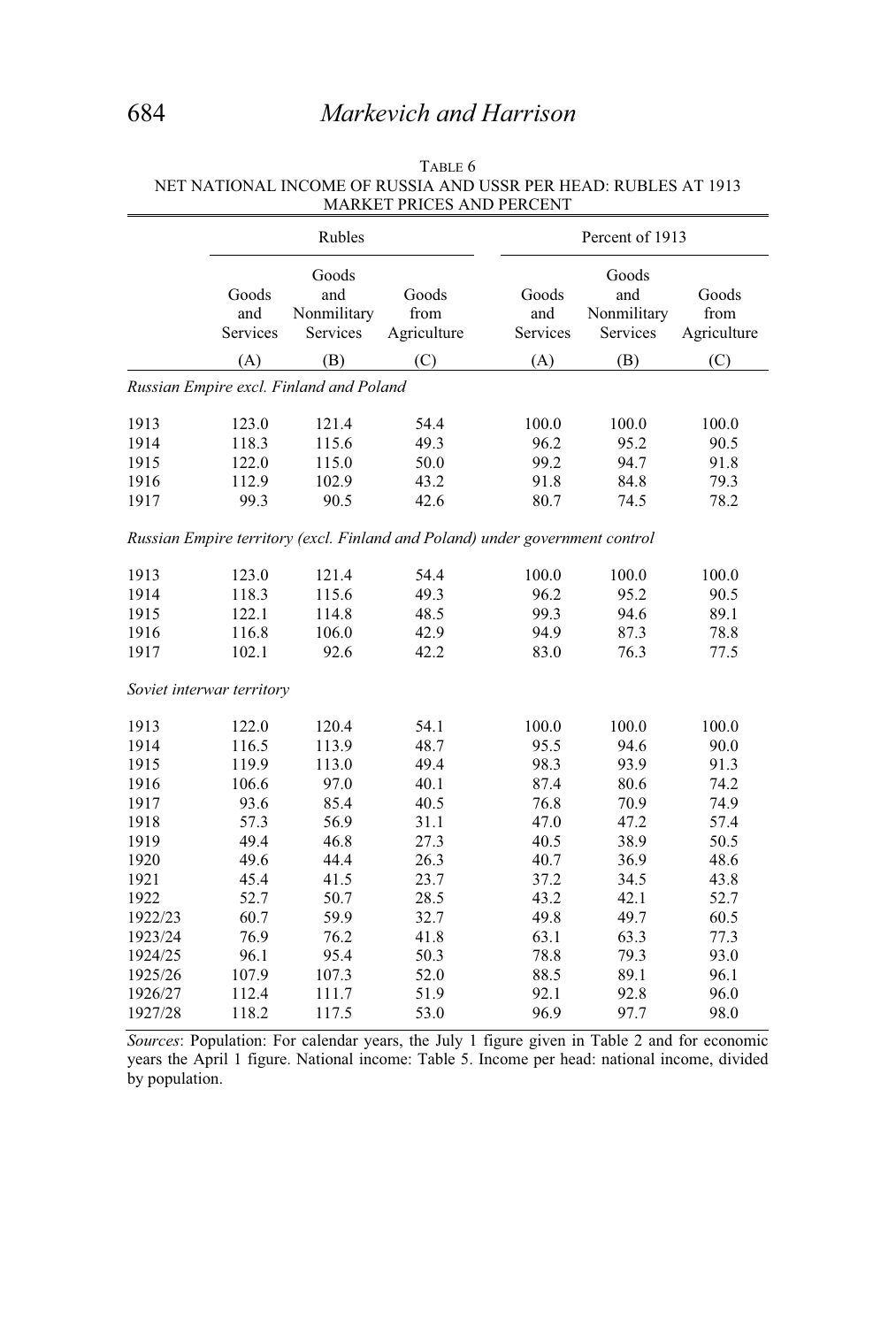

SOVIET TERRITORY AND VARIOUS MEASURES IN RUBLES AND 1913 PRICES

*Source:* See Table 6.

the spirit of Robert Higgs, it should exclude defense from national income as an intermediate rather than final use of resources. We can subtract the labor services provided to defense; ideally, we would also take away the value of capital services and material consumption in the defense budget, but there are no measures on which we could base such a series. So the data we have give only an upper bound on the desired measure of civilian welfare. As the figure makes clear, resources for civilian use fell more rapidly than total output during the Great War, and again during the Civil War. The real burden of the Imperial Army reached around 9 percent of national income at its peak in 1916 and 1917. Although the Red Army never achieved the absolute numbers of the Imperial Army, overall resources were so shrunken that the proportional burden it represented rose to more than 10 percent in 1920.-

Finally, "Goods from agriculture" aims to capture the trend in food availability per head. Throughout the period, there was less real volatility in agriculture than other sectors. The figure shows that agriculture did not benefit from early mobilization for the Great War, and subsequently did not collapse to the extent of industry and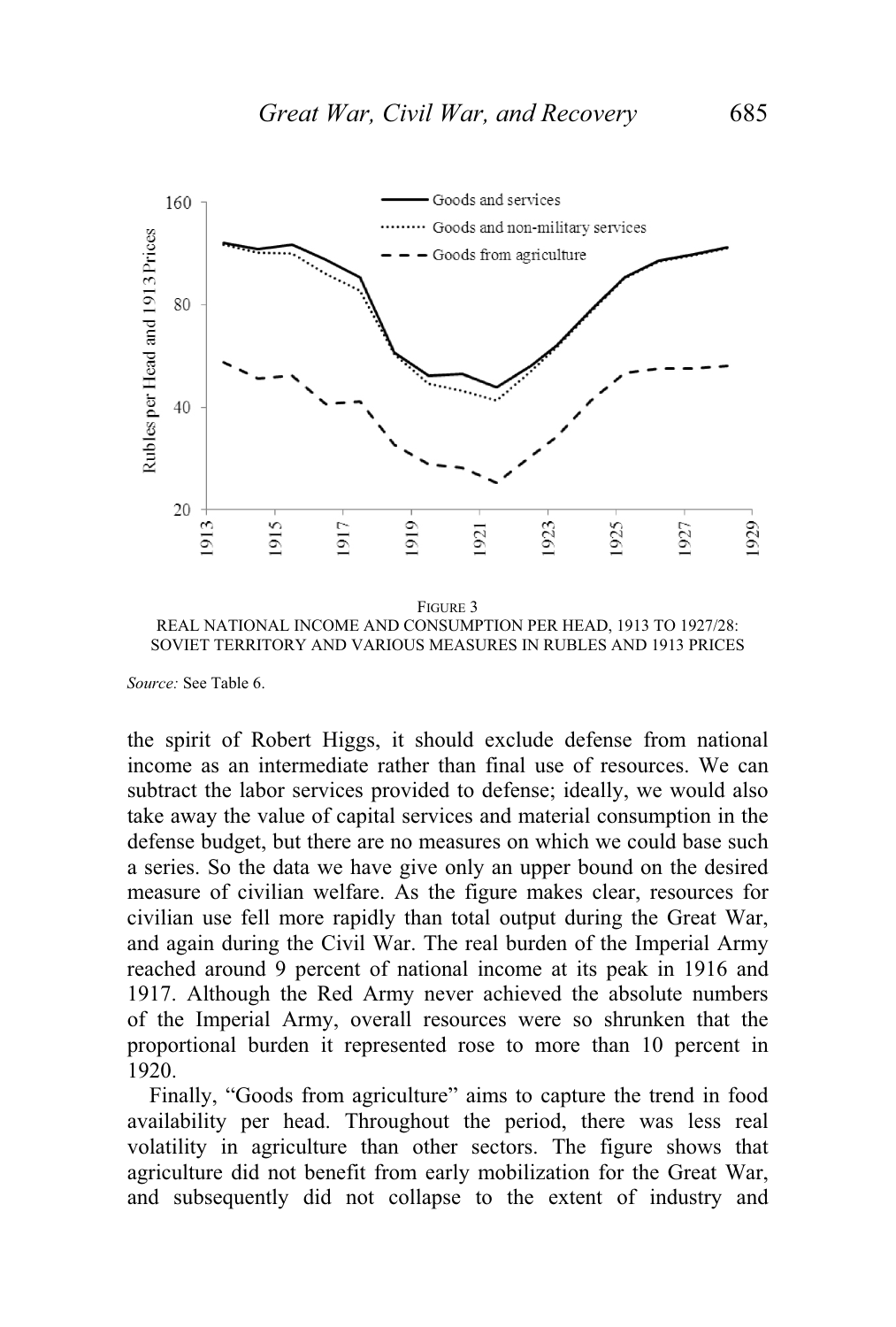transport. The figure does not reflect the elimination of the prewar export of grains (about one-tenth of the 1913 harvest), which then became available for home consumption. Despite these considerations, a 50-percent-plus reduction in food availability per head had disastrous consequences. The decline in availability was highly uneven. There was urban, then regional famine. The February 1917 Revolution, which ended the monarchy, was sparked by urban food shortages. In October 1917 the Bolsheviks inherited a public and private distribution system in collapse.19 Despite falling harvests, procurement brigades stripped the grain producing regions of food.<sup>20</sup> Those who stayed in the towns were forced into a "crisis mode of consumption."<sup>21</sup> In Petrograd in the spring of 1919, an average worker's daily calorie intake was below 1,600, less than half the level of four years later.<sup>22</sup> By the end of the war, money wages were apparently 4 percent of their prewar level in real terms, with workers surviving on public and private inventories and barter.<sup>23</sup>

 Although average incomes were not fully restored in 1927/28, the composition of national income by sector of origin was almost the same as it had been 1913. This is found by comparing the first and last rows of Table 5. One small but significant difference was the halved share of military activities. This peace dividend for the civilian economy and consumption caused military and political leaders intense anxiety given Soviet Russia's state of military encirclement, real and imagined, in the late 1920s.<sup>24</sup> This concern became an important stimulus to Stalin's Great Leap Forward.

 The year-on-year pattern of change in real national income per head is revealing in various ways. As Figure 1 suggests, our results give Russia fuller credit for the military mobilization of 1914 through 1916 than previous estimates, and revise the pessimistic view of Russia's Great War that is well established in the literature.<sup>25</sup> The economy held up through 1915, which was blessed by a good grain harvest. By 1916 it was in decline, but was still less than 10 percent below the peacetime benchmark of 1913. We will show that this was not out of line with the wartime performance of much richer European economies.

 By the same token, the economic decline through the Revolution and Civil War appears sharper than in previous accounts. Comparing 1917

<sup>&</sup>lt;sup>19</sup> Carr, *Bolshevik Revolution*.<br><sup>20</sup> Malle, *Economic Organization*; and Figes, *Peasant Russia*.<br><sup>21</sup> Hessler, *Social History*, pp. 38–48.<br><sup>22</sup> Wheatcroft, "Soviet Statistics," p. 529.<br><sup>23</sup> Il'iukhov, *Kak platili bol* 

<sup>&</sup>lt;sup>24</sup> Simonov, "Strengthen the Defence"; and Sokolov, "Before Stalinism."

<sup>25</sup> Sidorov, *Ekonomicheskoe polozhenie*; and Gatrell, "Poor Russia."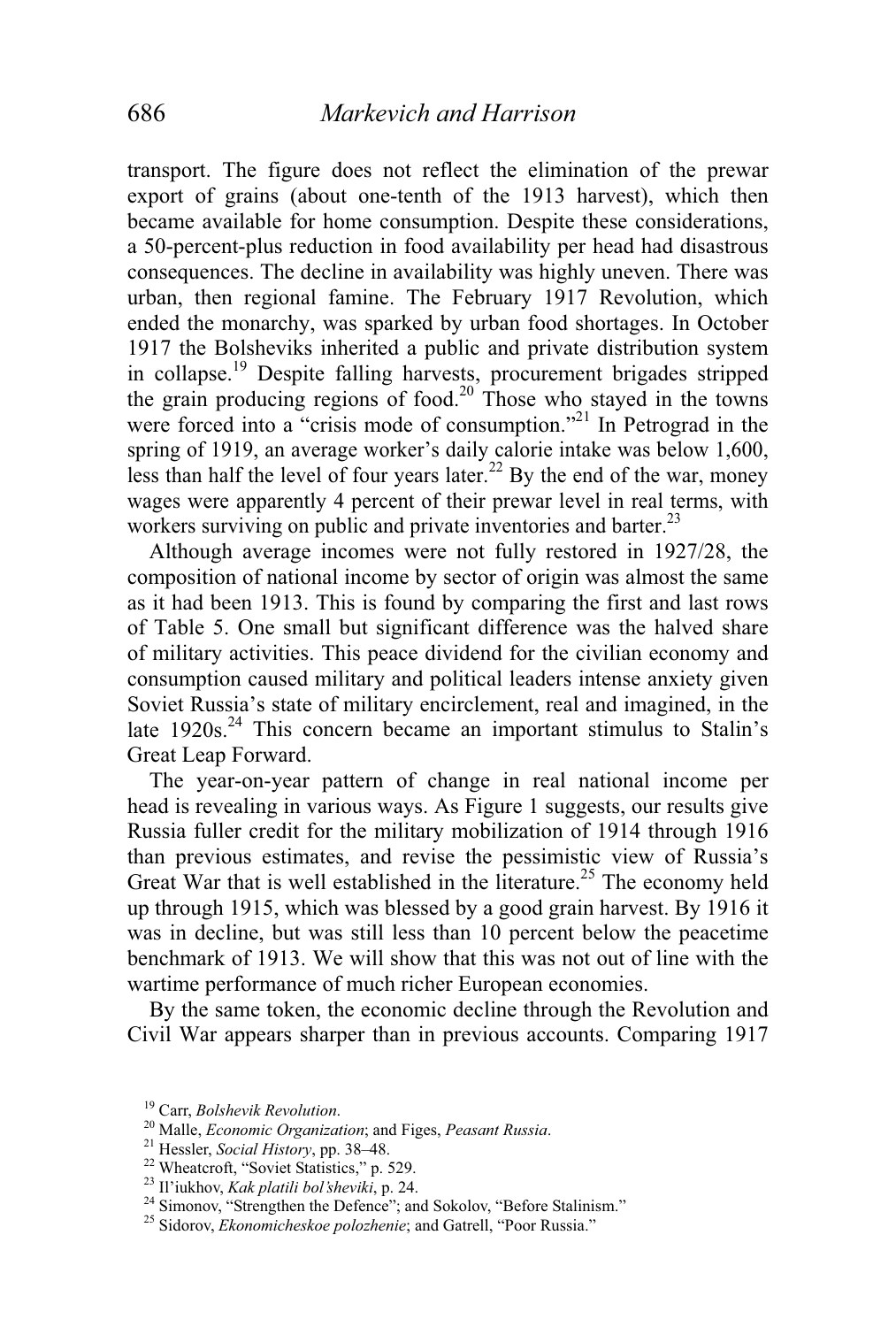

REAL NATIONAL INCOME PER HEAD, 1913 TO 1927/28: YEAR-ON-YEAR PERCENT CHANGE ON SOVIET TERRITORY AND AT 1913 PRICES

*Source*: Calculated from Table 6, column A.

with 1913, output per head fell by one-fifth in four years. Over the two years that followed, from 1917 to 1919, output per head halved. Figure 4 charts the year-on-year decline on Soviet territory. Notably, output fell most precipitously *before* 1919, when the Red and White armies clashed most fiercely. The decline was concentrated in the sectors subject to nationalization; half of the decline in large-scale industry over the entire period took place in 1918 alone. This suggests strongly that the confrontational policies of "war communism," with widespread state confiscation of property and rule by decree, caused greater disruption than the fighting. Moreover, as the fighting died away, the economy stabilized at around 40 percent of prewar output but did not at first recover. By 1920 with a command economy in place, the Bolsheviks were able to return large-scale state industry to a path of modest growth. But agriculture continued to struggle, because the policy of surplus confiscation under war communism gave peasants no reason to produce food above subsistence.<sup>26</sup> A deadly game ensued between the farmers and the authorities over the true level of food reserves in the countryside. This game ended in the catastrophic famine of 1921.

<sup>26</sup> Lih, *Bread*; and Litoshenko, *Sotsializatsiia.*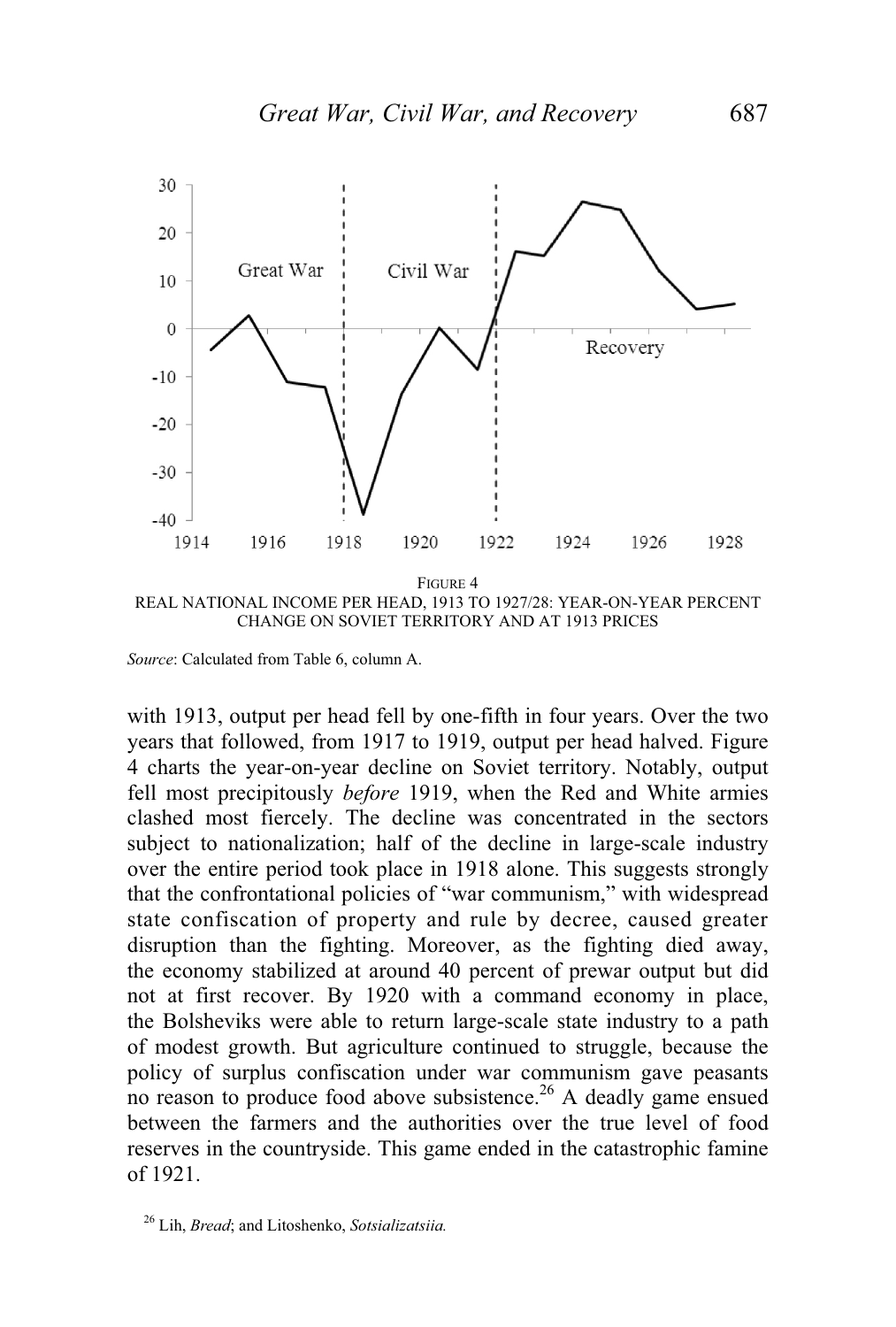A notable feature of our results is that the famine of 1921 did not come out of the blue; it followed a run of disastrous harvests. Cormac Ó Gráda has shown that famine is much more likely after two consecutive harvest failures, when the countryside has exhausted its reserves.<sup>27</sup> As Table 5 and Figure 3 reveal, 1921 was the third and worst year in a series of catastrophic grain harvests. The factors underlying poor harvests have not been disentangled, but combined wartime disruptions with confiscatory disincentives to plant and adverse weather conditions that lowered yields. $28$  Consistently with this, new research on the famine suggests that it actually began in the summer of 1920, and in some regions as early as  $1919^{29}$ 

 Postwar recovery began only in 1922, following the revolutionary government's decision to restore market relations and the private sector in small industry and urban-rural trade. The "New Economic Policy" (NEP) was announced in March 1921 under crisis conditions of accelerating hyperinflation and famine; recovery was marked only in the following year. The main mechanism of recovery was the exploitation of spare capacity, which continued until  $1929/30$ .<sup>30</sup> Figure 4 charts the year-on-year growth of Soviet GDP per head up to 1927/28. Strong at first, the recovery soon slowed to a single-digit pace. In April 1929, when the Bolsheviks officially endorsed the "optimal" variant of the first Five-Year Plan, average incomes were still below the prewar level. In fact, Soviet GDP per head did not significantly exceed this benchmark until 1934.

 The prewar benchmark is an intuitive focal point for comparison, but is it the right one? Inspired by Ferenc Jánossy, the comparative literature on trend growth, war, and postwar catch-up suggests that productive potential does not stand still when war breaks out.<sup>31</sup> From this point of view, the prewar benchmark is an excessively low bar. By 1928 fifteen years had passed since the outbreak of the Great War. If in the intervening period Russia's potential GDP per head had risen along its modest pre-1913 log-linear trend of 1.74 percent per year, then at the end of the 1920s the actual still fell short of the potential by about onequarter.

 While the period under scrutiny is short, our figures do not support the view that NEP provided effective institutions and policies for long- term

 $27$  Ó Gráda, "Making Famine," pp. 7-9.

<sup>&</sup>lt;sup>28</sup> Wheatcroft, "Agriculture," specifically addresses the role of year-on-year weather fluctuations in the main agricultural surplus regions at this time.

<sup>&</sup>lt;sup>29</sup> Adamets, *Guerre civile*. <sup>30</sup> Davies, "Industry," p. 345, fn. 15.

<sup>&</sup>lt;sup>31</sup> Jánossy, *End*; Gordon and Walton, "Theory"; Crafts and Mills, "Europe's Golden Age"; Crafts and Toniolo, "Postwar Growth"; and Harrison, "Trends."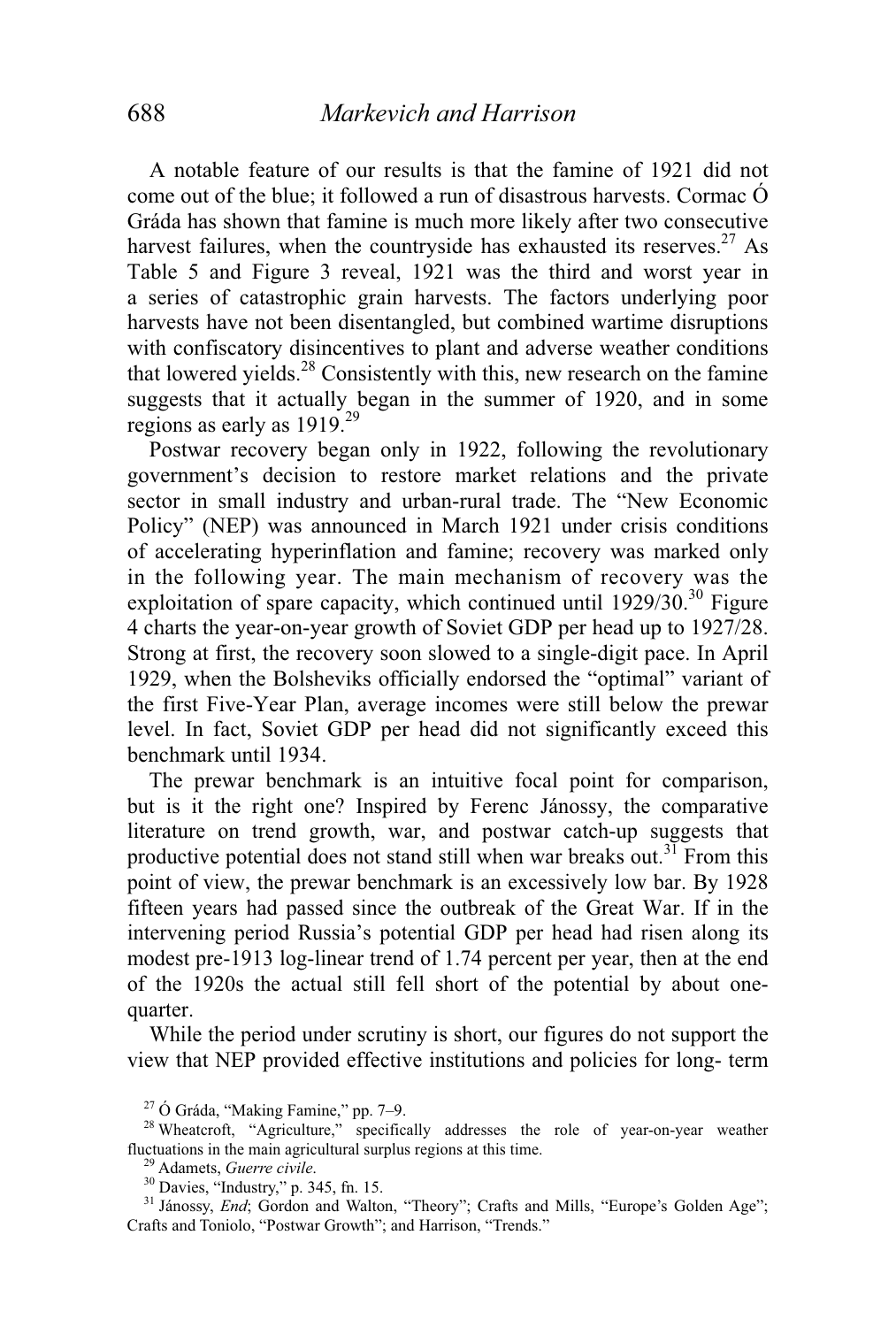Soviet economic development. Once widely held, this view has been updated recently. Specifically, Robert C. Allen has argued that the best development strategy for the Soviet economy in the 1930s would have been industrialization with a soft budget constraint on industrial producers and without collectivizing agriculture, in other words, under the New Economic Policy as it was implemented in the mid-1920s.<sup>32</sup> This assessment is hard for us to swallow. The evidence is in our figures: from 1925 onwards, while the investment mobilization intensified, agriculture and small industry stagnated. This is the main factor that stalled the recovery, with average incomes still short of the prewar level.

 Specifically, a soft budget constraint lets managers override profitmaximizing limits on output. Using a simulation model, Allen finds that softening the budget constraint on Soviet large-scale industry led to a static output gain. But higher static output was not the only consequence of the soft budget constraint. Another was the spreading shortages in the urban-rural market. Allen accepts that these deterred the peasant farmers from participation in the urban-rural market and contributed to the demise of NEP.  $33$  In fact, the soft budget constraint in industry and the market relationship with the peasantry were compatible only for a brief period. As shortages became widespread, the Bolsheviks faced a choice: use the price mechanism to resolve them, or use force.<sup>34</sup> The NEP came to an end when Stalin tipped the balance in favor of a violent outcome.

#### RUSSIA IN COMPARISON

 In this section, we compare Russia's economic experience of world war, civil war, and recovery with that of other countries. Previous research has suggested that national success in wartime mobilization varied inversely with the prewar level of economic development, controlling for contingent factors such as distance from the war and the time to mobilize.<sup>35</sup> But this relationship is found on the basis of a limited sample, largely by contrasting the richer maritime powers with

<sup>32</sup> Allen, *Farm to Factory*, especially pp. 85–86 and 167–171. Such views have a long pedigree. A rethinking of the Soviet "model" of economic development in the 1960s and 1970s did much to propagate favorable reevaluation of the New Economic Policy; for a survey, see Harrison, "Why Did NEP?"<br><sup>33</sup> Allen, *Farm to Factory*, especially pp. 85–86. See also Harrison, "Why Did NEP?" and

<sup>&</sup>quot;Peasantry"; and Johnson and Temin, "Macroeconomics." For related reservations, see also<br>Davies. Review.

<sup>&</sup>lt;sup>34</sup> Harrison, "Prices," reviews new evidence on the Bolshevik leaders' thinking as they approached this choice.

 $^{35}$  Broadberry and Harrison, "Economics"; and Eloranta and Harrison, "War."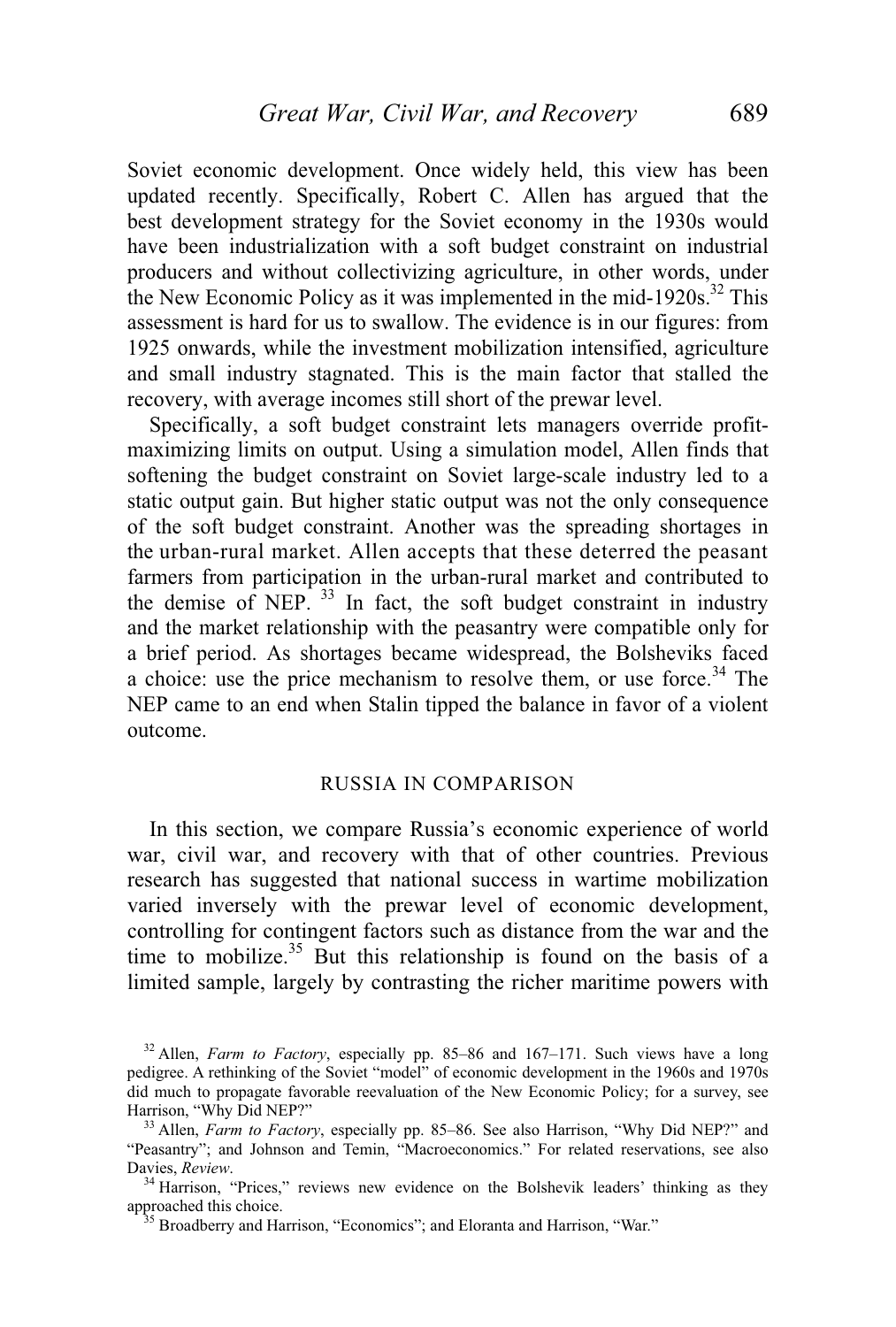

WARTIME MOBILIZATION: THE GDPS OF SELECTED EURASIAN COUNTRIES IN 1917, PERCENT OF 1913

*Source*: Appendix Table A37.

poorer continental economies. It is also sensitive to the revision of individual data points such as Russia's. According to previous estimates, Russia's economic performance in the Great War up to 1917 was far below that of most other continental countries that entered the war. On our figures, Russia's shortfall disappears.

Figure 5 plots changes in real GDP of ten Eurasian countries from 1913 to 1917 against their prewar level of economic development, represented by GDP per head in 1913, and incorporating revised data for Russia. In addition to Russia itself, we observe eight other continental powers (Belgium, Germany, France, Austria, Finland, Hungary, Greece, and Turkey), and one offshore power (the United Kingdom). There is a positive slope to the relationship, but this slope relies on two observations, the richest country (the United Kingdom, the only offshore power) and the third poorest (Greece). If we exclude these two, the relationship is flat. The average GDP decline for the continental powers was 23 percent, while Russia's GDP was distinctly above the average, falling by only 18 percent. $36$ 

<sup>&</sup>lt;sup>36</sup> Based on Gatrell, "Poor Russia," in contrast, Broadberry and Harrison, "Economics," give a 32 percent decline for Russia's GDP in 1917 relative to 1913.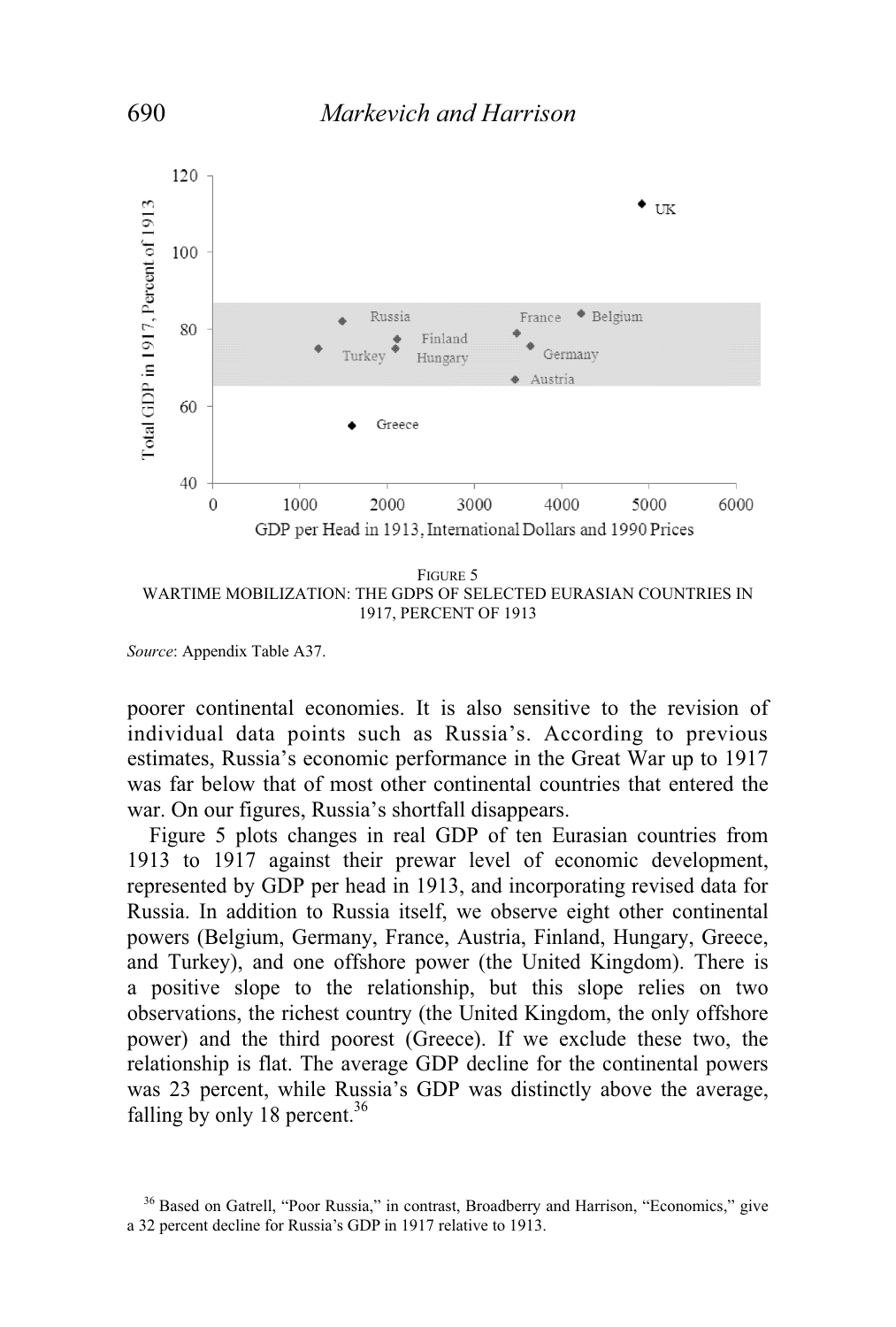Underlying this was a continental Eurasian pattern of wartime economic decline. The pattern reflected a common story, based on the burden of subsistence agriculture.<sup>37</sup> Across the continent from Russia through Germany, Austria, Hungary, and the Balkans to the Ottoman Empire, military mobilization deprived peasant farmers of men and horses, which initiated a production decline. But the supply effect was secondary compared with the market disruption caused by the mobilization of domestic industry; this squeezed the availability of all those things for which peasants were willing to trade their food surpluses. Peasants withdrew from the market, cutting flows of food from country to town to a trickle. Interventions to ration food at low prices to urban consumers generally increased the market disequilibrium that already existed.

 In 1917 Russia descended into revolution, then civil war. This vastly magnified the economic disintegration. In principle the causes and consequences of civil war in Russia may be compared with those elsewhere. Quantitative studies using cross-country data have been limited to the period after 1945. They seem intrinsically unlikely to throw much light on the causes of civil war in Russia in 1917. Russia shows three markers that have had predictive value for the onset of civil war: a scattered population, a weakened central government, and several years of declining output.38 But these do not seem to be sufficient causes; as Alec Nove remarked, "Other powers too suffered from defeats and from food shortages."39 We have seen that the economic decline up to 1917 was not more severe in Russia than elsewhere. In short, we will probably not be able to explain why Russia was the first to descend into revolution and civil war without reference to historical factors that were unique to that country and period.

 The consequences of Russia's civil war were very severe in international comparison. In Russia, output fell by more than one-half; this is much more than the average effects found for civil wars since 1945.40 We look to earlier periods to find devastation on a similar scale. On the losing Confederate side of the American Civil War of 1861 to 1865, production fell by half and real wages collapsed to 11 percent of their prewar level. $^{41}$  What happened in the Russian Civil War was similar or worse. A clear difference is that it happened to the winners, not the losers.

<sup>&</sup>lt;sup>37</sup> Broadberry and Harrison, "Economics."

 $38$  Blattmann and Miguel, "Civil War," pp. 22–24.<br> $39$  Nove, *Economic History*, p. 30.

<sup>&</sup>lt;sup>40</sup> Blattmann and Miguel, "Civil War," pp. 37-39.

<sup>&</sup>lt;sup>41</sup> Ransom, "Economics."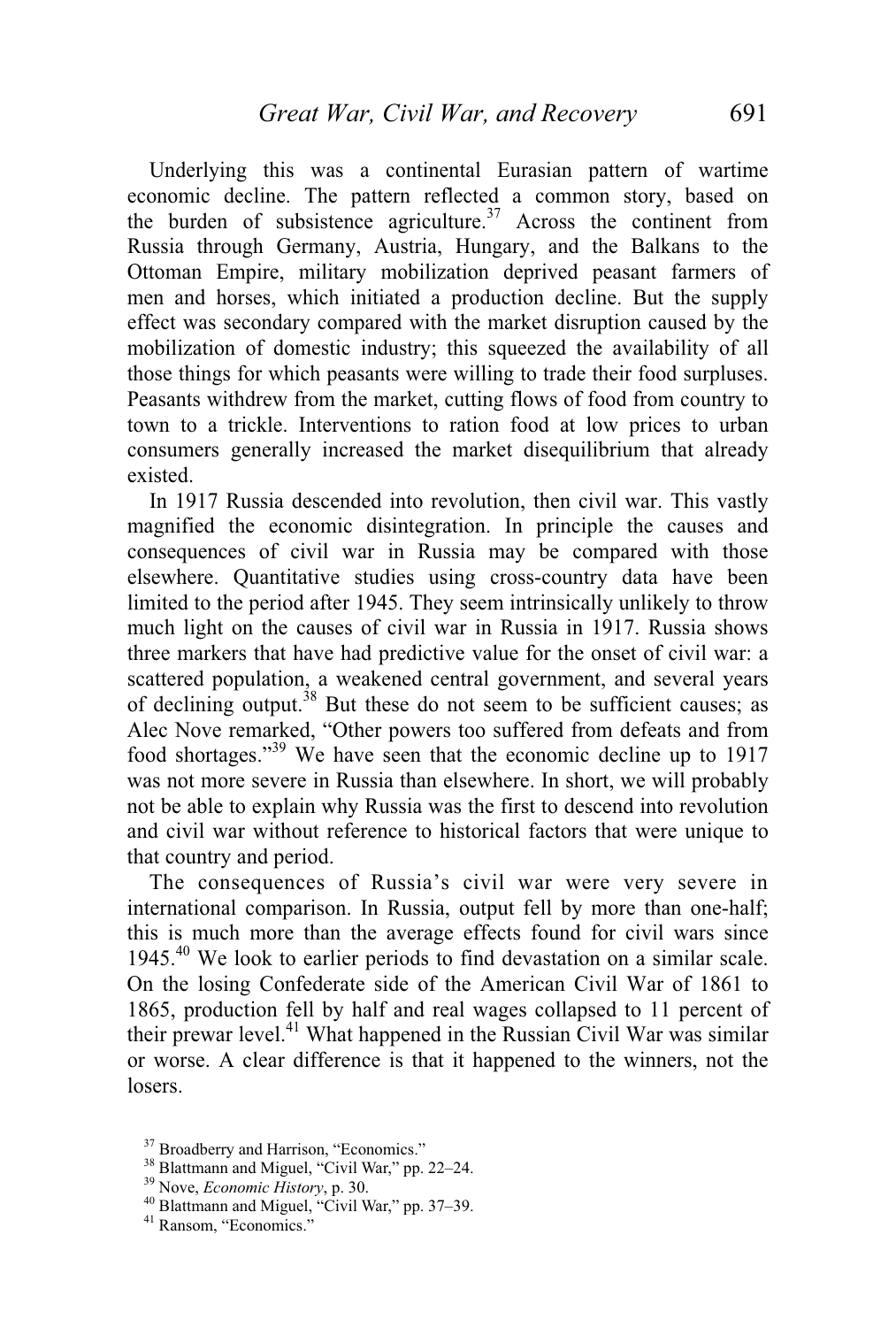

FIGURE 6 POSTWAR RECOVERY: THE GDPS OF SELECTED EURASIAN COUNTRIES IN 1928, PERCENT OF 1913

*Source* : Appendix Table A37.

 The economic outcomes of the Russian Civil War also appear to have been more severe than those of civil war in Spain from 1936 to 1939. There, GDP fell by more than one-quarter and consumption by more than one-third between 1935 and  $1938<sup>42</sup>$  In addition, there was excess mortality of more than half a million up to 1942, or around 2 percent of Spain's prewar population.<sup>43</sup>

 No production figures are available for China during its Civil War, fought intermittently from 1927 to 1949. As in the Russian case, it is impossible to disentangle the premature deaths in the Civil War from those of the World War, but the total up to 1945 exceeded 35 million.<sup>44</sup> In proportion to China's prewar population, around 500 million in the early 1930s, Russia's losses were similar or worse.

 Finally, we turn to recovery. Russia's recovery from its Great War and Civil War is placed in Eurasian context in Figure 6. This figure shows two principal moments in the pattern of postwar performance. One group of countries is ranged along a downward sloping convergence frontier

<sup>42</sup> Martín Aceña, "La economía."

<sup>43</sup> Antonio and Silvestre, "Las consecuencias."

<sup>44</sup> Tao, "Zhongri zhanzheng," p. 13.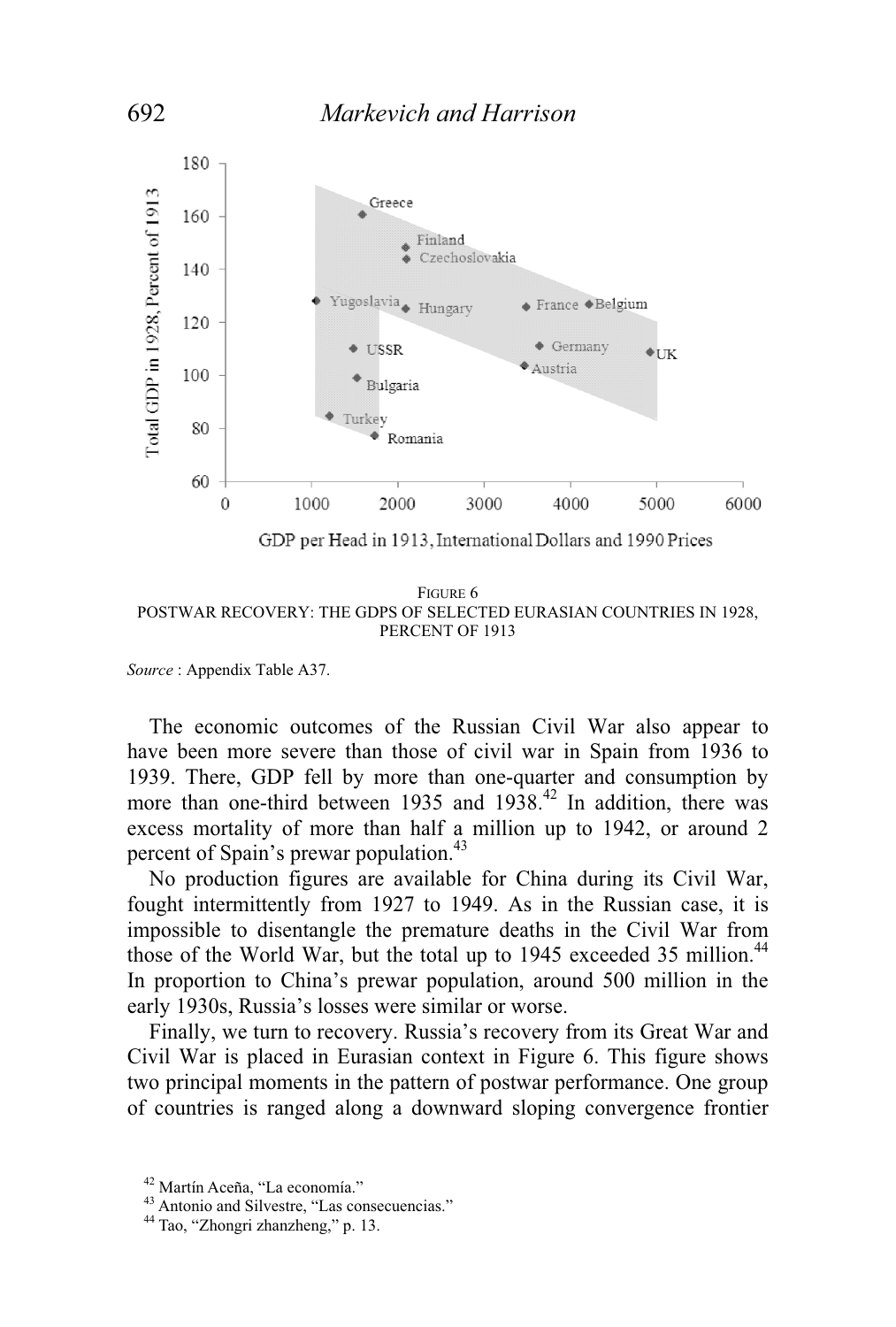

OF 1913

*Source* : Appendix Table A39. All figures are indexed to 1913.

from Greece on the left to the United Kingdom on the right. To the left, a second group of countries from Yugoslavia to Romania, all relatively poor at the outset, and more or less badly performing over the period, falls below the frontier.<sup>45</sup> The Soviet economy is found in the midst of the second group. This confirms our pessimistic evaluation of Soviet economic performance under NEP.

#### THE LONG RUN

 Figure 7 sets our new estimates in the context of established long-run real growth series for Russia and the Soviet Union from 1885 to 2006. It

<sup>45</sup> This argument can be formalized. We regress the annual average growth rate of GDP per head, 1913 to 1928, on the logarithm of GDP per head in 1913, a World War I dummy and a Soviet Union dummy, for all 43 countries for which data are available in the Maddison data set at http://www.ggdc.net/maddison/. We get:

*Rate191328* = 0.07\*\* - 0.007\*\*Ln(*GDP/head1913*) - 0.009*WW1* - 0.015\*\*\**SU*;  $N = 43, R^2 = 0.17$ 

Appendix Table A38 provides the data set and results of other specifications. The coefficient on the Soviet Union is negative and statistically significant at the 1 percent level, i.e., the annual growth rate of average Soviet incomes between 1913 and 1928 was 1.5 percent slower than it should have been, conditional on the prewar GDP level and engagement in the war.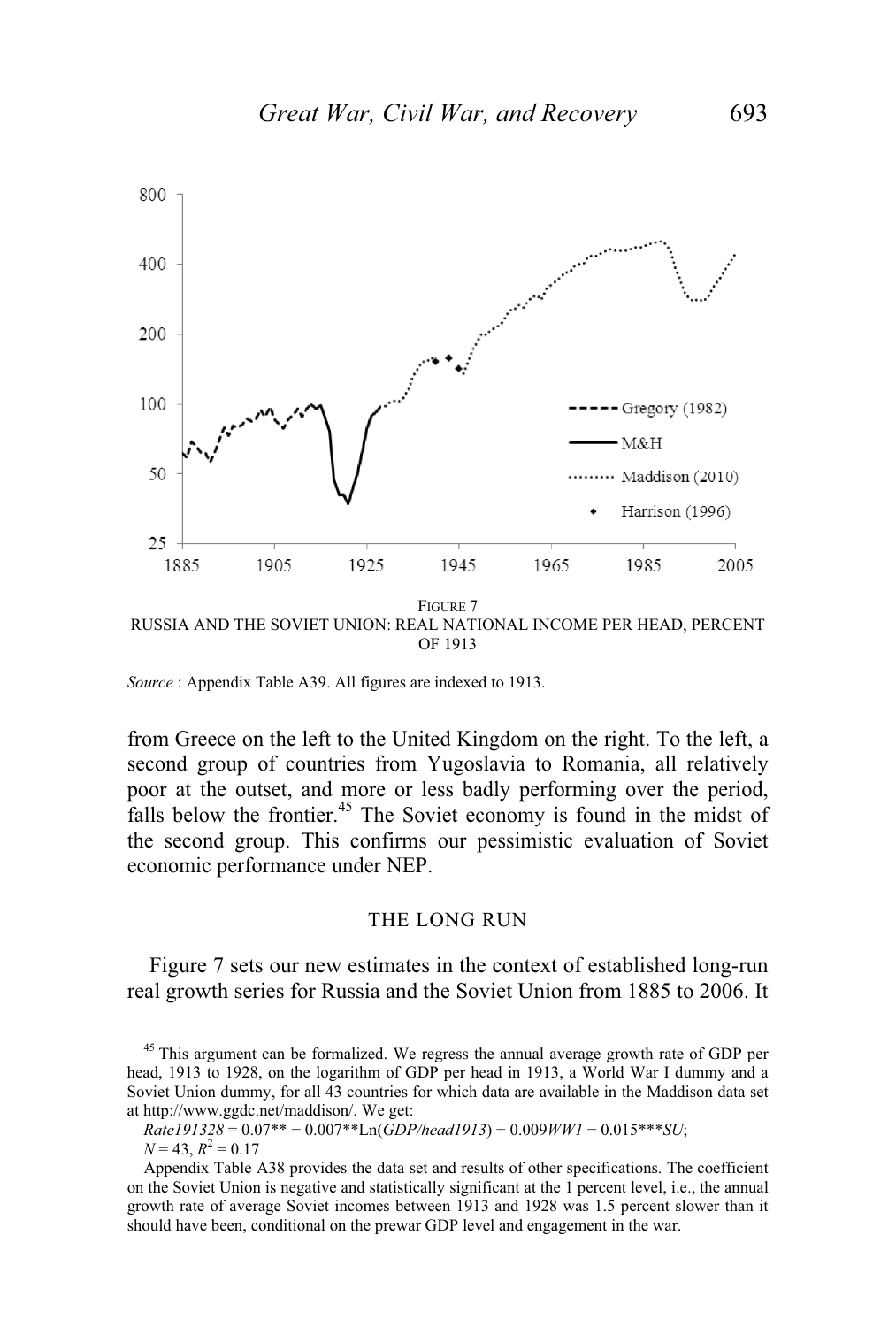turns out that the Great War and Civil War induced the deepest crisis that Russia experienced in more than a century of modern economic growth.

 Table 7 provides a more detailed comparison with other major shocks to Russia in its troubled twentieth century. Taken together, these comprise just about every disaster that can befall modern societies, including foreign wars, internal wars, famines, and state collapses. In the table, we combine income and consumption measures with estimates of the accompanying demographic losses. Few of the figures in the table will ever command a scholarly consensus in precise terms, but they are broadly instructive. We briefly narrate the stories behind them.

 Stalin's Great Breakthrough refers to the events following the adoption of the first Five-Year Plan in April 1929. Consumption was repressed; capital was created in industry and labor and food were moved out of agriculture. Since productivity in both sectors declined, there was at first no gain in total output. The average figure for the consumption decline hides wide variation between regions and especially within the countryside. The struggle to control food distribution stripped the countryside of grains and spread famine through the Ukraine, the Volga region, the North Caucasus, and Kazakhstan. Famine in the early 1930s contributed 5.5 to 6.5 million premature deaths.

 Only in the mid-1930s did living standards begin to recover, peaking in 1937. Allen has argued with some justice that traditional index number concepts employed, for example, by Bergson, somewhat understated the underlying welfare gain of up to 30 percent by 1937, compared with 1928 to 1937.<sup>46</sup> However, Allen's own estimates for farm income in 1937 are probably too high; they rely too heavily on inferences from production statistics, and make no allowance for market disequilibrium.<sup>47</sup> And it should not be forgotten that millions of citizens who ought to have been alive to enjoy the unexpectedly good harvest of 1937 had starved to death in the interim. Presumably, their absence helped to lift the average consumption of the survivors.

 It is notable from Figure 7 that Soviet average real incomes reached an interwar peak around 1939. Let us compare this peak with an earlier one, not 1913 but 1904, the eve of the 1905 Revolution, when incomes were already almost at the level of 1913. Over the 35 years from 1904 to 1939, incomes rose by about 75 percent. But in most intervening years, there was no net growth at all. In fact, three-quarters of the net

<sup>46</sup> Allen, *Farm to Factory*; and Bergson, *Real National Income*. 47 Davies, *Review*; and Ellman, "Soviet Industrialization."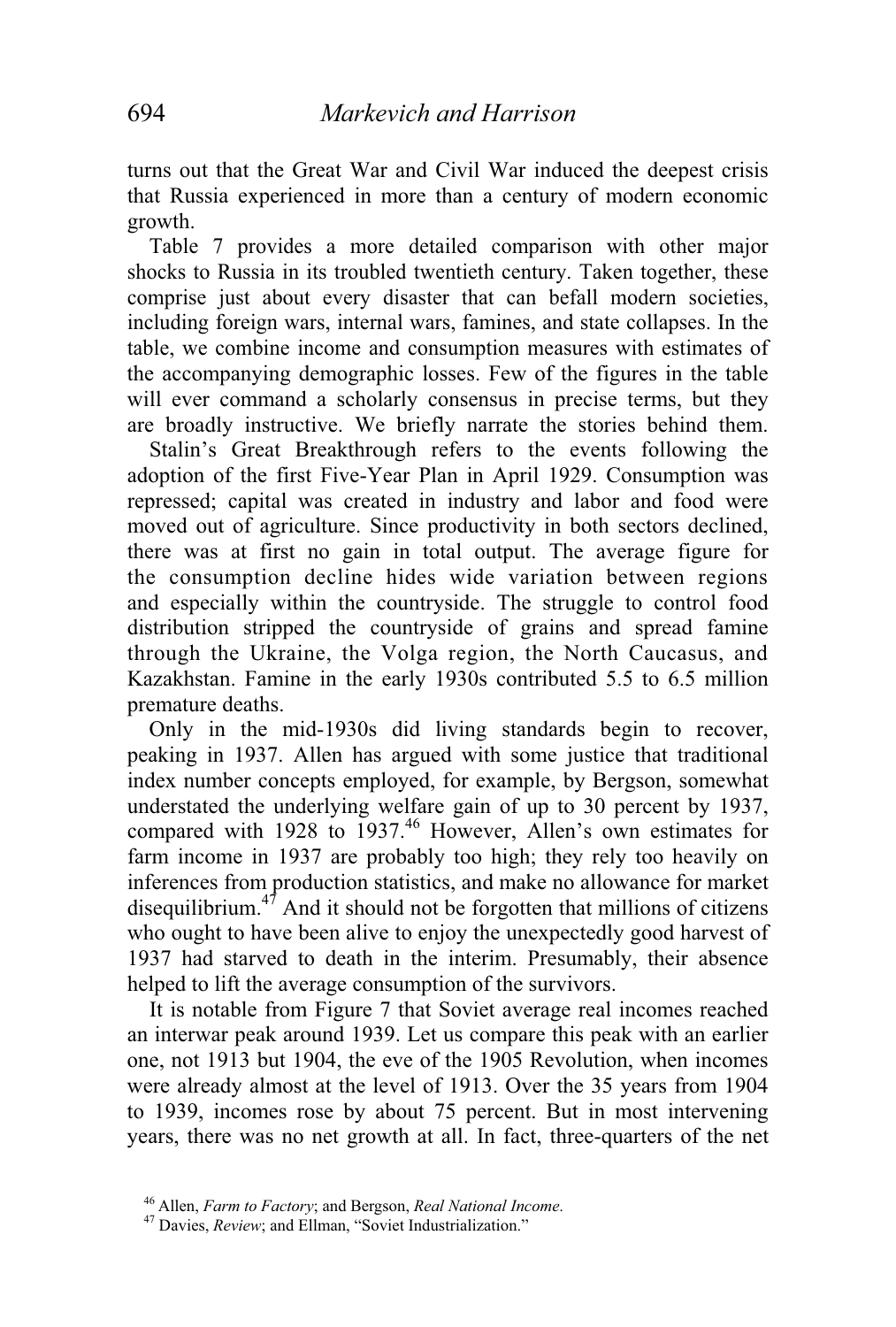|                                                                                                    |                         | Decline over<br>Period<br>$(\%)$             |                                                  |                                    | Premature<br>Deaths                 |                                                  |
|----------------------------------------------------------------------------------------------------|-------------------------|----------------------------------------------|--------------------------------------------------|------------------------------------|-------------------------------------|--------------------------------------------------|
|                                                                                                    | Total<br>Income         | Personal<br>National Consumption<br>per Head | Years                                            | Million                            | Percent of<br>Initial<br>Population | Years                                            |
| World War I-Civil War<br>Great Breakthrough<br>Great Terror-World War II<br>Post-Soviet transition | $-62$<br>$-21$<br>$-38$ | $-56$<br>$-14$<br>$-44$<br>$-38$             | 1913-1921<br>1930-1932<br>1937-1942<br>1990-1994 | 13.0<br>6.0<br>28.6<br>$0.1 - 3.8$ | 8.4<br>3.8<br>15.1<br>$0.1 - 2.6$   | 1914–1923<br>1932-1934<br>1937-1947<br>1991-1998 |

| Table 7                                                           |
|-------------------------------------------------------------------|
| RUSSIAN AND SOVIET ECONOMIC AND DEMOGRAPHIC LOSSES IN FOUR CRISES |

#### *Sources*:

#### *Economic losses*

1913–1921: Table 6 national income per head at 1913 prices and, for the change in consumption, national income per head from agriculture.

1930–1932: National income per head at 1990 "international" dollars is by Angus Maddison at http://www.ggdc.net/maddison. Consumption per head is from Allen, *Farm to Factory*, p. 147.

1937–1943: Total real GDP, percent of 1937, is given by Harrison, *Accounting*, p. 93, for government-controlled territory only, which was enlarged by annexations in 1939/40 and then reduced (by much more) by invasion and occupation in 1941 and 1942. Household consumption combines the decline estimated for 1937 to 1940 by Bergson, *Real National Income*, p. 252, with that estimated for 1940 to 1943 by Harrison, *Accounting*, p. 104, both at 1937 prices. The wartime low point for household consumption was most likely 1942, but we have no population figure for that year, so we use 1943 instead.

1990–1994: National income per head at 1990 "international" dollars is by Maddison at http://www.ggdc.net/maddison/. Consumption change is for "average money incomes" deflated by consumer prices in Russian Federation, *Rossiiskii statisticheskii ezhegodnik* (1995), p. 77. *Demographic losses*

1914–1923: For sources and methods, see the Appendix and Table A9.

1932–1934: The mid-point of the 5.5 to 6.5 million range given by Davies and Wheatcroft, *Years of Hunger*, p. 401.

1937–1947: The official figure for excess war deaths in 1941 to 1945 is now 26.6 million (Andreev, Darskii, and Khar'kova, "Otsenka"). Ellman and Maksudov, "Soviet Deaths," have pointed out that this may (or more likely may not) include roughly 2.7 million wartime emigrants. To the 26.6 million, we add 950,000 as a lower limit on deaths in the Great Terror of 1937/38 (Ellman, "Soviet Repression Statistics," p. 1154), plus one million for the lower limit on deaths from famine in 1946/47 (Ellman, "1947 Soviet Famine," p. 616).

1990–1998: Our lower limit is the 100,000 violent deaths in regional wars and ethnic conflicts, cited by Ellman, "Social Costs." The upper limit is found by adding 3.7 million excess deaths attributed to transitional reforms by UNICEF, *Desiat' let*, p. 51. We motivate the upper and lower limits further as follows. As is well known, the Russian transition was associated with a significant spike in male mortality. In a pessimistic overview, Ellman, "Social Costs," associates the excess mortality and morbidity with transition policies. Stuckler, King, and McKee, "Mass Privatization," specifically attribute the increase in male mortality to mass privatization and the associated actual or expected unemployment. A potentially confounding factor is that male life expectancy in the Soviet Union was on a steadily downward trend from the 1960s, but this trend was temporarily reversed in the mid-1980s by higher alcohol prices and supply restrictions. On this basis, male mortality on the eve of transition was abnormally low and could have been expected to rebound (Demoscope, "Smertnost'"). Brainerd and Cutler, "Autopsy," find that the relative cheapening of alcohol under transition explains up to a quarter of the increased mortality of the period. Earle, "Mass Privatisation," Earle and Gehlbach, "Did Mass Privatisation?" Gerry, Mickiewicz, and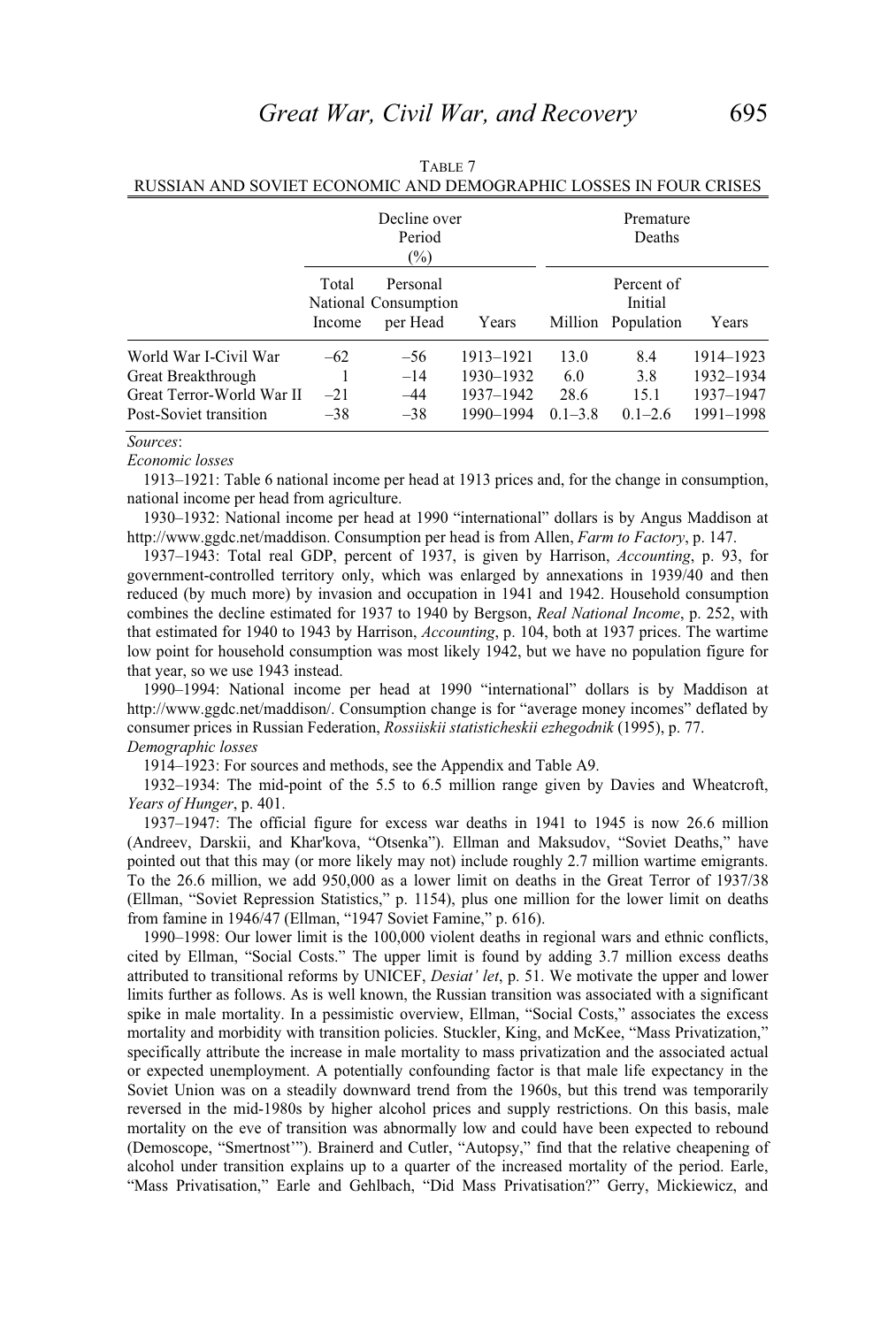#### TABLE 7 — continued

Nikoloski, "Did Mass Privatisation?" and Brown, Earle, and Telegdy, "Employment," have challenged the link from transition to mortality in other ways, including the specific channel from privatization to mortality via unemployment. For their reply, see Stuckler, King, and McKee, "Did Mass Privatisation?" In this crisis, unlike others, Russia received substantial net immigration of more than 13 million by the year 2000, including many from the "near abroad" (UN, *International Migration Report*, p. 3).

growth that took place from peak to peak was achieved in just five years, from 1933 to 1937. By that year, the Soviet economy had just about struggled back to the pre-1913 trend.<sup>48</sup> This suggests that all Stalin had brought about by World War II was recovery from the 1905 Revolution, World War I, the Bolshevik Revolution, the Civil War, and his own policy of collectivization.

 The central event of the decade from 1937 to 1947 was World War II. Linked to it are preparations for war in the preceding years and a food crisis that followed the end of the war. Under war preparations, we include both large-scale rearmament against the foreign enemy and the Great Terror of 1937/38, in which Stalin waged preemptive war against his "potential enemies" at home.<sup>49</sup> The world war itself added more than 26 million excess deaths in combat, and from disease, famine, and repression on both sides of the front line. With the German invasion, Soviet-controlled territory shrank, but Stalin's policies successfully managed the war economy. The loss of agricultural land and the intense mobilization of resources into defense put living standards into a deadly squeeze, however. Coming on top of a prewar decline induced by rearmament pressures, consumption per head fell by up to one-half. At the end of the war, a regional food crisis struck the Ukraine, southwestern Russia, and Soviet Moldavia and carried off more lives.

 Finally, the collapse of the Soviet Union led to economic and demographic upheaval for post-Soviet Russia. The transition from socialism is the only crisis in which mass violence did not take the lead. In fact, it was associated with economic losses on the scale of a major war, but with only minor wars taking place. Official figures suggest that up to 1998 average incomes and consumption fell by around two fifths. Such figures overstate the decline in welfare, however, because they neglect the contemporaneous gain to consumers as the retail market evolved from severe shortage to equilibrium; this gain may have been substantial.<sup>50</sup>

<sup>48</sup> For the pre-1913 trend, see the Appendix, Table A-39.

<sup>49</sup> Khlevnyuk, "Objectives."

<sup>&</sup>lt;sup>50</sup> Collier, "Welfare Standard."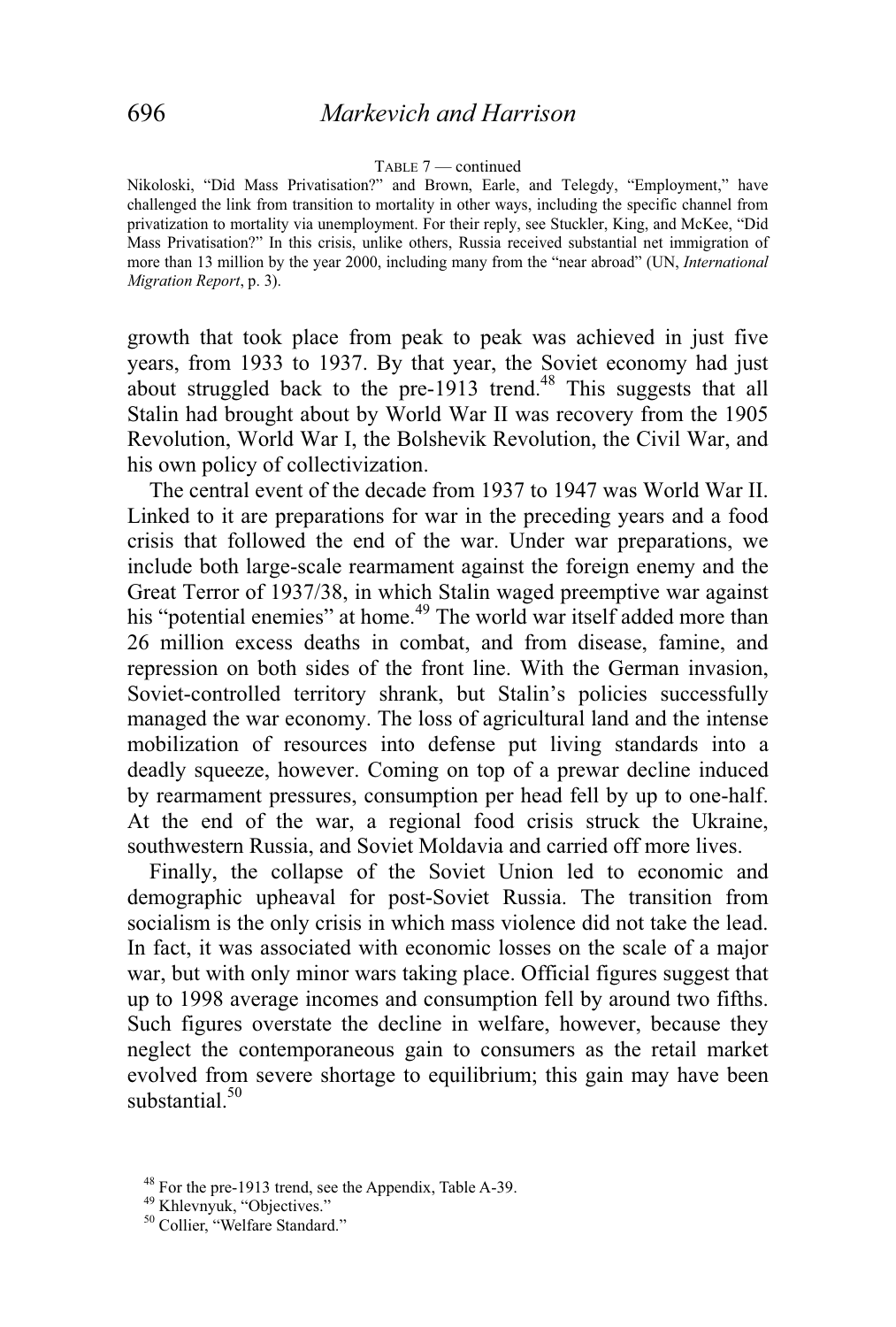While economic aspects are debated, assessments of the demographic costs of transition are extremely polarized. In Table 7, we give upper and lower limits. Our lower limit is set by the 100,000 deaths arising from small-scale ethnic clashes and regional conflicts. Our upper limit includes the mortality spike of the early 1990s, largely consisting of deaths among men of working age across Russia from alcoholic-related causes including violence and diseases. The causes of this increased mortality are bitterly disputed, as discussed in a note to the table. Some attribute the additional deaths to transition processes and policies. Others see the mortality bulge as unrelated to transition; it had been stored up by pre-transition trends and policies and would have happened anyway. These views of transitional mortality are uncompromisingly opposed to each other, and cannot be averaged.

 Table 7 confirms that the Great War and Civil War rank first among Russia's economic disasters of the last century. National income per head fell by more than three-fifths from 1913 to 1921. We approximate the consumption loss from agricultural production per head, which fell by more than one-half. The overall burden of excess deaths was around 9 percent of the prewar population. Normalized by the prewar population, the demographic burden fell not far short of that of World War II. Hungerrelated causes were the most important factor in excess mortality, followed by fighting and terror in the Civil War.

 A wider lesson from Table 7 may be the importance of the state in the history of modern Russia. In the Great Breakthrough and World War II, the state remained intact. Production was maintained in the midst of disasters that killed millions of people. In particular, the state retained its ability to transfer food from people of secondary status such as peasants and forced laborers, who then died, to soldiers and industrial workers, who then lived. In contrast, the state failures of 1917 and 1991 were associated with huge losses of output as well as of consumption and lives. In each case, the scale of deaths depended heavily on the presence of open violence; this is exemplified by the comparison of two transitions.

 Russia's political establishment believes that today's answer for Russia is to shore up the "power vertical" of the state at all costs. $51$  In this view, no outcome is worse than a failed state. Russia's twentieth century shows that a failed state could be associated with terrible misery, but it also associates grim suffering with a state powerful enough to starve and kill without restraint. Whether the answer for Russia is confined to state consolidation, or includes building an economy that is more deeply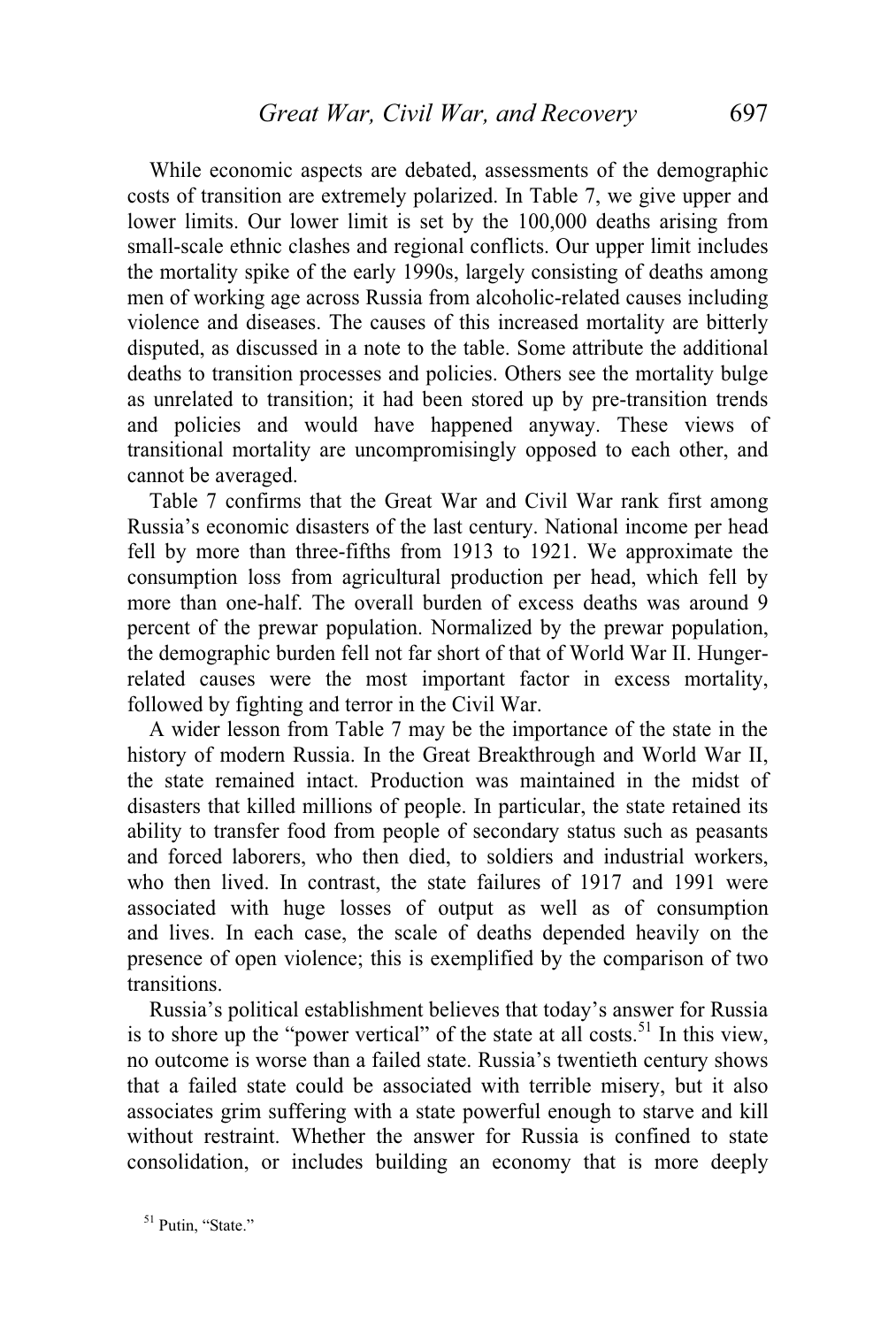rooted in civil society and private enterprise and more resilient in the face of political action, is another story.

#### CONCLUSIONS

 Our work fills the last remaining gap in the record of Russian and Soviet national income in the twentieth century. This gap, starting in 1914 and finishing in 1928, is full of historic and traumatic events: Russia's Great War, the Bolshevik Revolution and Civil War, and postwar reconstruction under the New Economic Policy, which set the stage for Stalin's Great Breakthrough to forced industrialization.

 In comparison with previous interpretations, our findings give a more favorable picture of Russia's economic mobilization for the Great War. Correspondingly, we show the economic catastrophe of the Civil War in a harsher light. Our results confirm that by 1928 economic recovery, measured by national income per head, was most likely still incomplete. We draw negative inferences concerning both the quality of Soviet economic institutions and policies in the 1920s and the economic achievements of the 1930s.

 Wars and revolutions have the capacity to wreak havoc on modern societies. Nesting one inside the other, Russia's Great War and Civil War led to economic disaster and demographic tragedy. The scale of losses can be measured against both Russian and global standards. In Russian terms, it was the worst economic disaster of the twentieth century. Only World War II resulted in a greater loss of Russian lives. International comparisons also rank the Russian experience of warfare between 1914 and 1921 highly in the damage done to life and living standards.

#### REFERENCES

- Adamets, Serguei. *Guerre civile et famine en Russie: Le pouvoir bolchévique et la population face à la catastrophe démographique de 1917–1923.* Paris: Institute d'études slaves, 2003.
- Allen, Robert C. *Farm to Factory: A Reinterpretation of the Soviet Industrial Revolution.* Princeton, NJ: Princeton University Press, 2003.
- Andreev, E. M., L. E. Darskii, and T. L. Kharkova. "Otsenka liudskikh poter' v period Velikoi Otechestvennoi voiny." *Vestnik statistiki* 10 (1990): 25–27.

\_\_\_\_\_\_.-*Naselenie Sovetskogo Soiuza, 1922–1991.* Moscow: Nauka, 1993.

- Anfimov, A. M., and A. P. Korelin, eds. *Rossiia. 1913 god. Statistiko-dokumental'nyi spravochnik.* St. Petersburg: Blits, 1995.
- Antonio Ortega, José, and Javier Silvestre. "Las consecuencias demográficas." In *La Economía de la Guerra Civil*, edited by Pablo Martín Aceña and Elena Martínez Ruiz, 53–106. Madrid: Marcial Pons, 2006.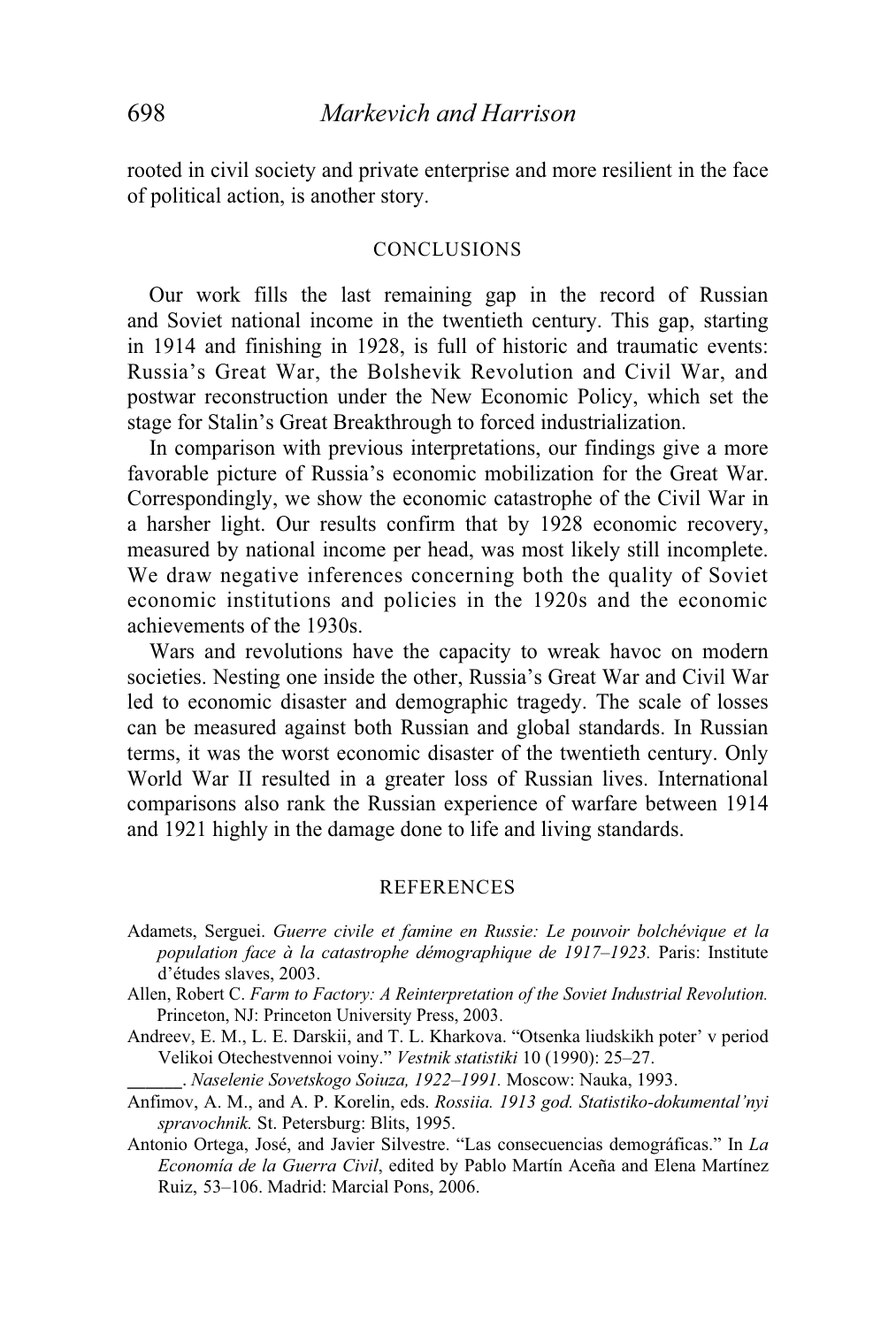- Bergson, Abram. *The Real National Income of Soviet Russia Since 1928.* Cambridge, MA: Harvard University Press, 1961.
- Blattman, Christopher, and Edward Miguel. "Civil War." *Journal of Economic Literature* 48, no. 1 (2010): 3–57.
- Boiarskii, A. Ia. "K voprosu o estestvennom dvizhenii naseleniia v Rossii i v SSSR v 1915–1923 gg." (first published in 1948). In *Naselenie i metody ego izucheniiya. Sbornik nauchnykh trudov,* edited by A. Ia. Boiarskii, 225–38. Moscow: Statistika, 1975.
- Brainerd, Elizabeth, and David M. Cutler. "Autopsy on an Empire: Understanding Mortality in Russia and the Former Soviet Union." *Journal of Economic Perspectives* 19, no. 1 (2005): 107–30.
- Broadberry, Stephen. *Market Services and the Productivity Race, 1850–2000: British Performance in International Perspective.* Cambridge: Cambridge University Press, 2006.
- Broadberry, Stephen, and Mark Harrison. "The Economics of World War I: an Overview." In *The Economics of World War I*, edited by Stephen Broadberry and Mark Harrison, 3–40. Cambridge: Cambridge University Press, 2005.
- Brown, J. David, John S. Earle, and Álmos Telegdy. "Employment and Wage Effects of Privatisation: Evidence from Hungary, Romania, Russia, and Ukraine." *Economic Journal* 120, no. 545 (2010): 683–708.
- Carr, E. H. *The Bolshevik Revolution, 1917–1923*. Vol. 2. London: Macmillan, 1952. \_\_\_\_\_\_.-*Socialism in One Country, 1924–1926*. Vol. 2. London: Macmillan, 1959.
- Collier, Irwin L. "The 'Welfare Standard' and Soviet Consumers." *Comparative Economic Studies* 47, no. 2 (2003): 333–45.
- Crafts, Nicholas, and Terence C. Mills. "Europe's Golden Age: An Econometric Investigation of Changing Trend Rates of Growth." In *Quantitative Aspects of Europe's Postwar Growth*, edited by Bart van Ark and Nicholas Crafts, 415–31. Cambridge: Cambridge University Press, 1996.
- Crafts, Nicholas, and Gianni Toniolo. "Postwar Growth: An Overview." In *Economic Growth in Europe Since 1945*, edited by Nicholas Crafts and Gianni Toniolo, 1– 37. Cambridge: Cambridge University Press, 1996.
- Davies, R. W. "Introduction: From Tsarism to NEP." In *From Tsarism to the New Economic Policy: Continuity and Change in the Economy of the USSR*, edited by R. W. Davies, 1–28. Basingstoke and London: Macmillan, 1990.
- \_\_\_\_\_\_.-"Industry." In *The Economic Transformation of the Soviet Union, 1913–1945*, edited by R. W. Davies, Mark Harrison, and S. G. Wheatcroft, 131–57. Cambridge: Cambridge University Press, 1994.

\_\_\_\_\_\_.- Review of *Farm to Factory: A Reinterpretation of the Soviet Industrial Revolution*, by Robert C. Allen. EH.NET, 2004. Available online at http://eh.net/book\_reviews/farm-factory-reinterpretation-soviet-industrial-revolution.

- Demoscope. "Smertnost' v Rossii skvoz' prizmu privatizatsii." *Demoscope Weekly*, no. 363–364. February 2 to 15, 2009. Available online at http://demoscope.ru/weekly/2009/0363/lisa01.php.
- Earle, John S. "Mass Privatisation and Mortality." *The Lancet* 373 (April 11, 2009), 1247.
- Earle, John S., and Scott Gehlbach. "Did Mass Privatisation Really Increase Post-Communist Mortality?" *The Lancet* 375 (January 30, 2010), 372.
- Ellman, Michael. "The 1947 Soviet Famine and the Entitlement Approach to Famines." *Cambridge Journal of Economics* 24, no. 5 (2000a): 603–30.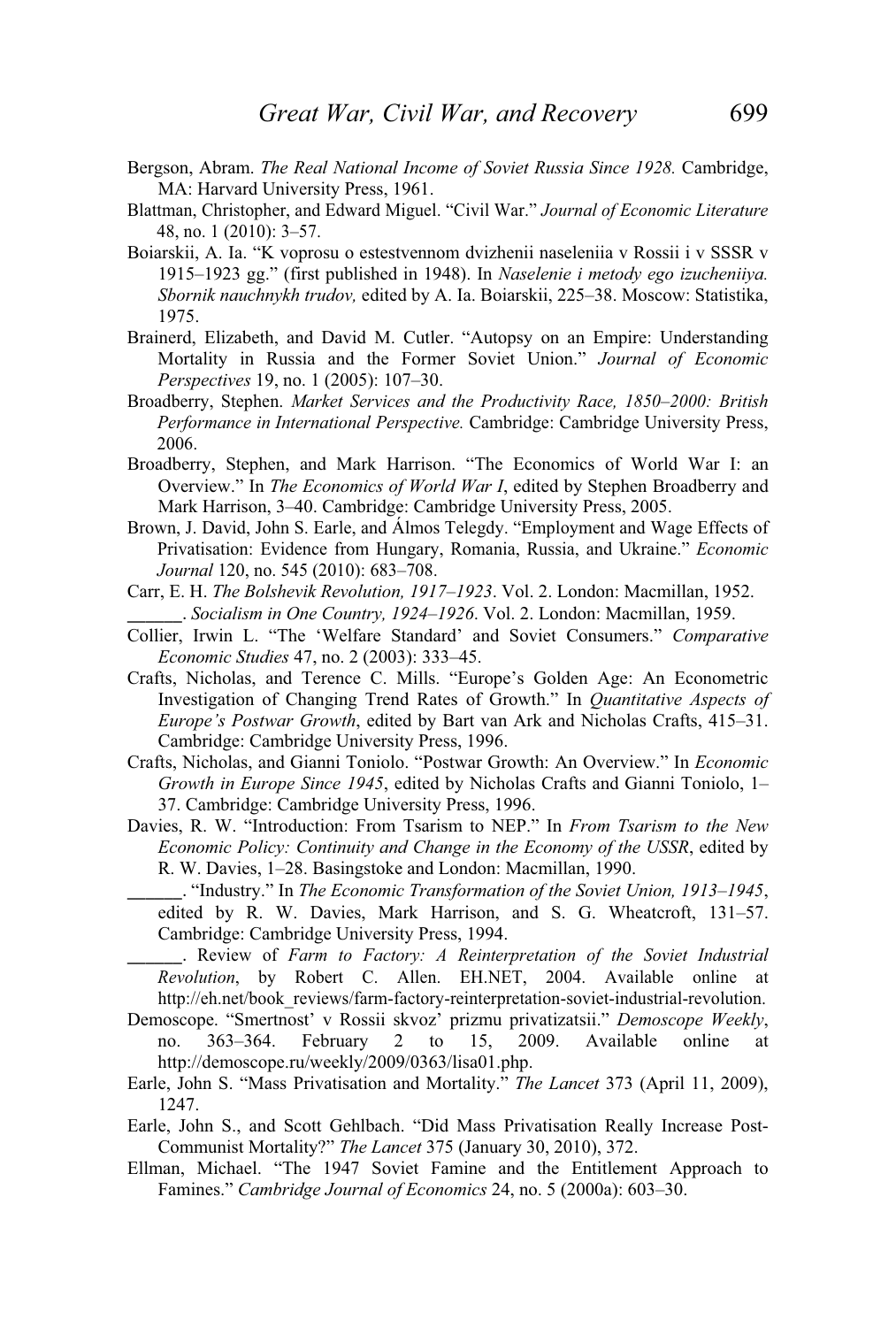\_\_\_\_\_\_.- "The Social Costs and Consequences of the Transformation Process." *Economic Survey of Europe* no. 2–3 (2000b): 125–45.

\_\_\_\_\_\_.-"Soviet Repression Statistics: Some Comments." *Europe-Asia Studies* 54, no. 7 (2002): 1151–72.

\_\_\_\_\_\_.- "Soviet Industrialization: A Remarkable Success?" *Slavic Review* 63, no. 4 (2004): 841–49.

- Ellman, Michael, and S. Maksudov. "Soviet Deaths in the Great Patriotic War." *Europe-Asia Studies* 46, no. 4 (1994): 671–80.
- Eloranta, Jari, and Mark Harrison. "War and Disintegration, 1914–1945." In *The Cambridge Economic History of Modern Europe*, Vol. 2, edited by Stephen Broadberry and Kevin O'Rourke, 133–55. Cambridge: Cambridge University Press, 2010.
- Figes, Orlando. *Peasant Russia, Civil War: The Volga Countryside in Revolution, 1917–1921.* Oxford: Oxford University Press, 1989.
- Gatrell, Peter. "The First World War and War Communism." In *The Economic Transformation of the Soviet Union, 1913–1945*, edited by R. W. Davies, Mark Harrison, and S. G. Wheatcroft, 216–37. Cambridge: Cambridge University Press, 1994.
- \_\_\_\_\_\_.-"Poor Russia, Poor Show: Mobilising a Backward Economy for War, 1913– 1917." In *The Economics of World War I*, edited by Stephen Broadberry and Mark Harrison, 235–75. Cambridge: Cambridge University Press, 2005.
- Gatrell, Peter, and Mark Harrison. "The Russian and Soviet Economy in Two World Wars." *Economic History Review* 46, no. 3 (1993): 425–52.
- Gerry, Christopher J., Tomasz M. Mickiewicz, and Zlatko Nikoloski. "Did Mass Privatisation Really Increase Post-Communist Mortality?" *The Lancet* 375 (January 30, 2010), 371.
- Gerschenkron, Alexander. *A Dollar Index of Soviet Machinery Output, 1927–28 to 1937.* Santa Monica, CA: Rand, 1951.
- Gordon, Donald F., and Gary M. Walton. "A Theory of Regenerative Growth and the Exereince of Post-World War II West Germany." In *Explorations in the New Economic History: Essays in Honor of Douglass C. North*, edited by Roger L. Ransom, Richard Sutch, and Gary M. Walton, 169–90. New York: Academic Press, 1981.
- Gregory, Paul R. *Russian National Income, 1885–1913.* Cambridge: Cambridge University Press, 1982.
- \_\_\_\_\_\_.- "National Income." In *From Tsarism to the New Economic Policy: Continuity and Change in the Economy of the USSR*, edited by R. W. Davies, 237–47. Basingstoke and London: Macmillan, 1990.

Groman, V. G. *Narodnoe khoziaistvo SSSR.* Moscow: Gosizdat, 1927.

Gukhman, B. A. *Produktsiia i potreblenie SSSR*. First edition. Moscow: Gosplan, 1925.

\_\_\_\_\_\_.- *Produktsiia i potreblenie SSSR. K narodno-khoziaistvennomu balansu (1922/23 khoziaistvennyi god).* With introduction by S. G. Strumilin. Second edition. Moscow: Gosplan, 1928.

Harrison, Mark. "Why Did NEP Fail?" *Economics of Planning* 16, no. 2 (1980): 57– 67.

\_\_\_\_\_\_.- "The Peasantry and Industrialization." In *From Tsarism to the New Economic Policy: Continuity and Change in the Economy of the USSR*, edited by R. W. Davies, 104–24. Basingstoke and London: Macmillan, 1990.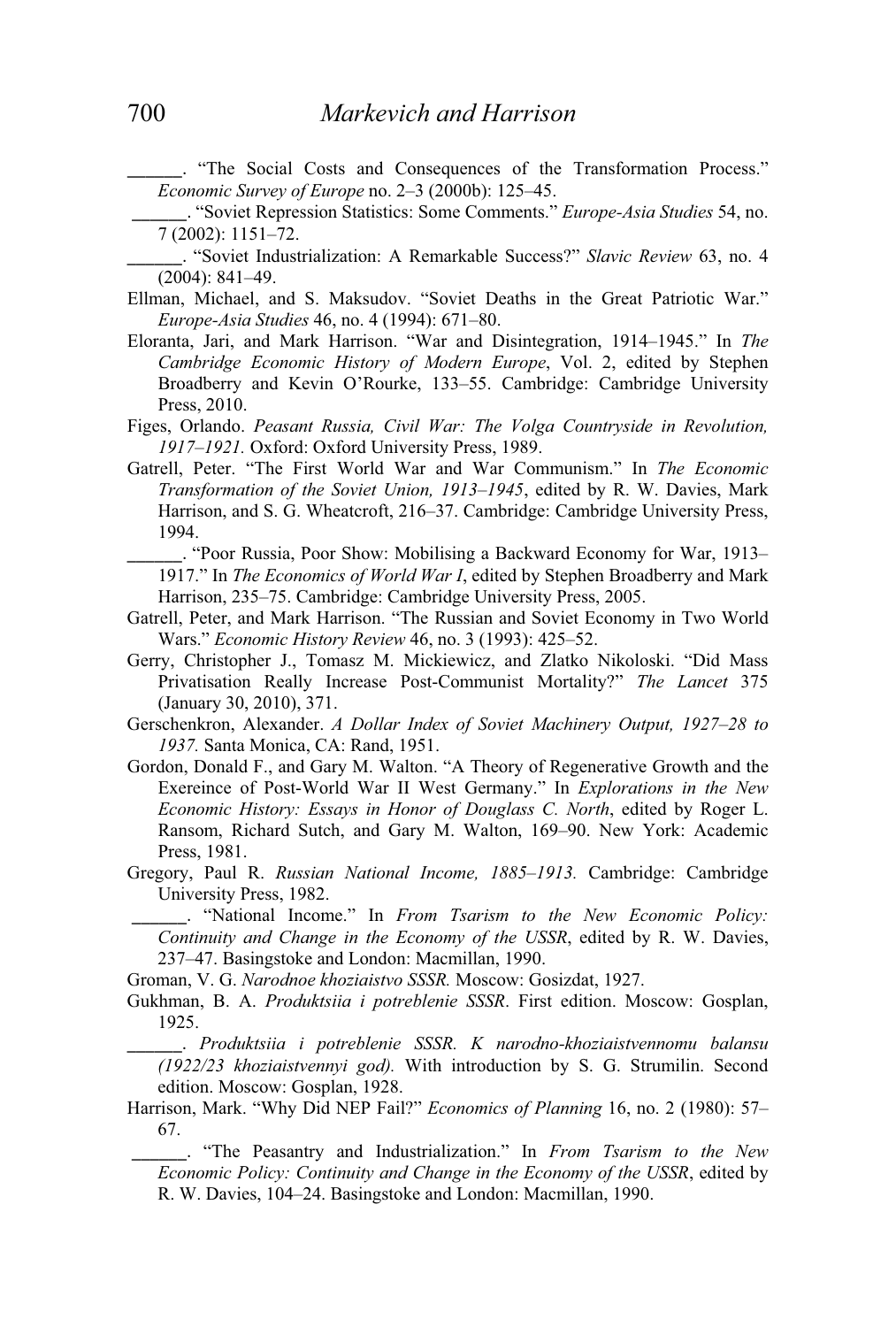\_\_\_\_\_\_.- "National Income." In *The Economic Transformation of the Soviet Union, 1913–1945*, edited by R. W. Davies, Mark Harrison, and S. G. Wheatcroft, 38–56. Cambridge: Cambridge University Press, 1994.

\_\_\_\_\_\_.- *Accounting for War: Soviet Production, Employment, and the Defence Burden, 1940–1945*. Cambridge: Cambridge University Press, 1996.

\_\_\_\_\_\_.-"Trends in Soviet Labour Productivity, 1928–1985: War, Postwar Recovery, and Slowdown." *European Review of Economic History* 2, no. 2 (1998): 171–200.

- \_\_\_\_\_\_.-"Prices in the Politburo, 1927: Market Equilibrium versus the Use of Force." In *The Lost Transcripts of the Politburo: From Collective Rule to Stalin's Dictatorship*, edited by Paul R. Gregory and Norman Naimark, 224–46. New Haven, CT: Yale University Press, 2008.
- Hessler, Julie. *A Social History of Soviet Trade: Trade Policy, Retail Practices, and Consumption, 1917–1953.* Princeton, NJ: Princeton University Press, 2004.
- Higgs, Robert V. *Depression, War, and Cold War: Studies in Political Economy*. Oxford: Oxford University Press, 2006.
- Il'iukhov, A. A. *Kak platili bol'sheviki: Politika sovetskoi vlasti v sfere oplaty truda v 1917–1941 gg.* Moscow: Rosspen, 2010.
- Jánossy, Ferenc. *The End of the Economic Miracle: Appearance and Reality in Economic Development*. White Plains, NY: International Arts and Sciences Press, 1971.
- Johnson, Simon, and Peter Temin. "The Macroeconomics of NEP." *Economic History Review* 46, no. 4 (1993): 750–67.
- Khlevnyuk, Oleg. "The Objectives of the Great Terror, 1937–38." In *Soviet History, 1917–1953: Essays in Honour of R. W. Davies*, edited by J. M. Cooper, Maureen Perrie, and E. A. Rees, 158–76. New York: St. Martin's, 1995.
- Lih, Lars T. *Bread and Authority in Russia, 1914–1921.* Berkeley: University of California Press, 1990.
- Litoshenko, L. N. *Sotsializatsiia zemli v Rossii.* Novosibirsk: Sibirskii khronograph, 2001.
- Maksudov, Sergei. *Poteri naseleniia SSSR.* Benson: Chalidze Publications, 1989.
- Malle, Silvana. *The Economic Organization of War Communism, 1918–1921.* Cambridge: Cambridge University Press, 1985.
- Martín Aceña, Pablo. "La economía de la guerra civil: perspectiva general y comparada." In *La Economía de la Guerra Civil*, edited by Pablo Martín Aceña and Elena Martínez Ruiz, 13–52. Madrid: Marcial Pons, 2006.
- Nove, Alec. *An Economic History of the USSR, 1917–1991.* Third edition. London: Penguin, 1992.
- Nutter, G. Warren. "The Effects of Economic Growth on Sino-Soviet Strategy." In *National Security: Political, Military, and Economic Strategies in the Decade Ahead*, edited by David Abshire and Richard V. Allen, 149–68. New York: Praeger, 1963.
- Ó Gráda, Cormac. "Making Famine History." *Journal of Economic Literature* 45, no. 1 (2007): 5–38.
- Poletaev, A. V. "Ekonomicheskie krizisy v Rossii v XX veke (statisticheskoe issledovanie)." In *Istoki. Voprosy istorii narodnogo khoziaistva i ekonomicheskoi mysli*. Vol. 3, edited by Ia. I. Kuz'monov, 186–256. Moscow: Higher Economic School, 1998.
- Prokopovich, S. N. *Voina i narodnoe khoziaistvo*. Moscow: Delo, 1917.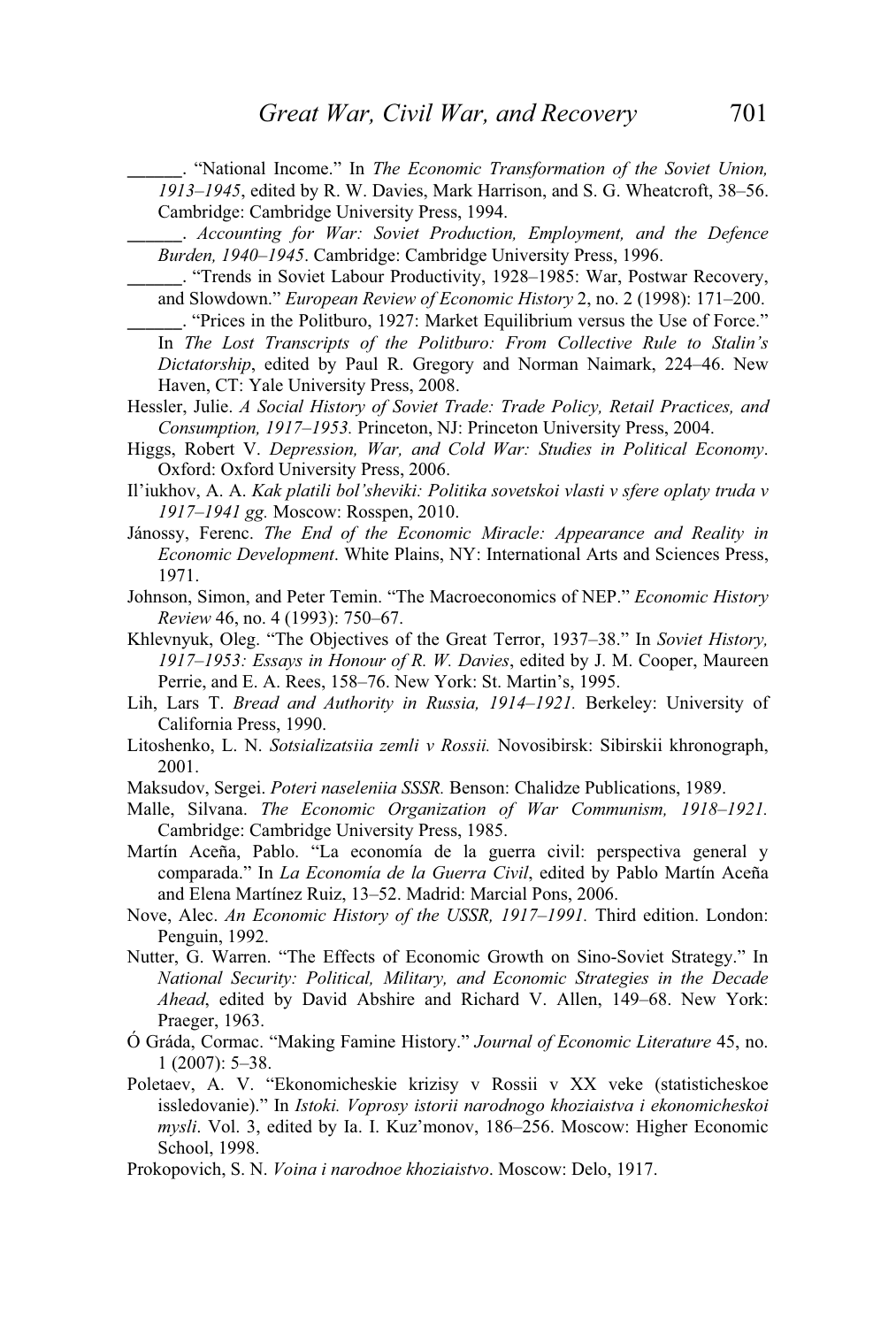- Putin, Vladimir. "The State of Russia: A Way to an Effective State." The State of the Nation Address to the Federal Assembly of the Russian Federation, 8 July 2000. Moscow: Novosti. http://www.un.int/russia/pressrel/2000/00\_07\_00.htm.
- Ransom, Roger L. "Economics of the Civil War." *EH.Net Encyclopedia.* Edited by Robert Whaples. 2001. http://eh.net/encyclopedia/article/ransom.civil.war.us.
- Sidorov, A. L. *Ekonomicheskoe polozhenie Rossii v godi pervoi mirovoj voini*. Moscow, 1973.
- Sifman, R. I. "Dinamika chislennosti naseleniia Rossii za 1897–1914 gg." In *Brachnost', rozhdaemost' i smertnost' v Rossii i SSSR*, edited by A. G. Vishnevskii, 62–82. Moscow: Statistika, 1977. Available online at http://demoscope.ru/weekly/knigi/polka/gold\_fund05.html.
- Simonov, Nikolai S. "Strengthen the Defence of the Land of the Soviets: The 1927 War Alarm and Its Consequences." *Europe-Asia Studies* 48, no. 8 (1996): 1355– 64.
- Sokolov, Andrei. "Before Stalinism: The Early 1920s." In *Guns and Rubles: The Defense Industry in the Stalinist State*, edited by Mark Harrison, 31–49. New Haven, CT: Yale University Press, 2008.
- Stuckler, David, Lawrence King, and Martin McKee. "Did Mass Privatisation Really Increase Post-Communist Mortality? – Authors' Reply." *The Lancet* 375 (January 30, 2010), 372–74.
- \_\_\_\_\_\_. "Mass Privatisation and the Post-Communist Mortality Crisis: A Cross-National Analysis." *The Lancet* no. 373 (January 31, 2009): 399–407.
- Tao Wenzhao. "Zhongri zhanzheng yu taipingyang zhanzheng" (The Sino-Japanese War and the Pacific War). In *Zhongri lishi gongtong yanjiu baogaoshu, zhongfang baogaoshu* (Chinese Report in the Joint Report of the Joint Japanese-Chinese Historical Research Project). Edited by Zhongri gongtong lishi yanjiu zhongfang weiyuanhui (The Chinese Committee of Sino-Japanese Joint Historical Research Committee). Beijing, 2010. Available online at http://www.mofa.go.jp/mofaj/area/china/pdfs/rekishi\_kk\_c.pdf.
- United Nations (UN). *International Migration Report 2002.* UN Department of Economic and Social Affairs: New York, 2002.
- \_\_\_\_\_\_.- *System of National Accounts 2008.* New York: European Commission-International Monetary Fund-Organization for Economic Cooperation and Development-United Nations-World Bank, 2009.
- United Nations Children's Fund (UNICEF). *Desiat' let perekhodnogo perioda.* Regional'nyi monitoringovyi doklad no. 8. Florence: Innocenti Research Centre, 2001.
- Vainshtein, A. L. *Narodnoe bogatstvo i narodnokhoziaistvennoe nakoplenie predrevoliutsionnoi Rossii*. Moscow, 1960.
- Varzar, V. E. "Indeks fizicheskogo ob'ema potrebleniia v SSSR" (first published 1929). In *Kriticheskii analiz burzhuaznykh statisticheskikh publikatsii*, edited by P. P. Maslov, 448–62. Moscow: Akademii nauk SSSR, 1955.
- Vyshnevskii, Anatolii, ed. *Demograficheskaia modernizatsiia Rossii: 1900–2000*. Moscow: Novoe izdatel'stvo, 2006.
- Wheatcroft, S. G. "Agriculture." In *From Tsarism to the New Economic Policy: Continuity and Change in the Economy of the USSR*, edited by R. W. Davies, 79– 103. Basingstoke and London: Macmillan, 1990.
- \_\_\_\_\_\_.-"Soviet Statistics of Nutrition and Mortality During Times of Famine: 1917– 1922 and 1931–1933." *Cahiers du monde russe* 38, no. 4 (1997): 525–57.